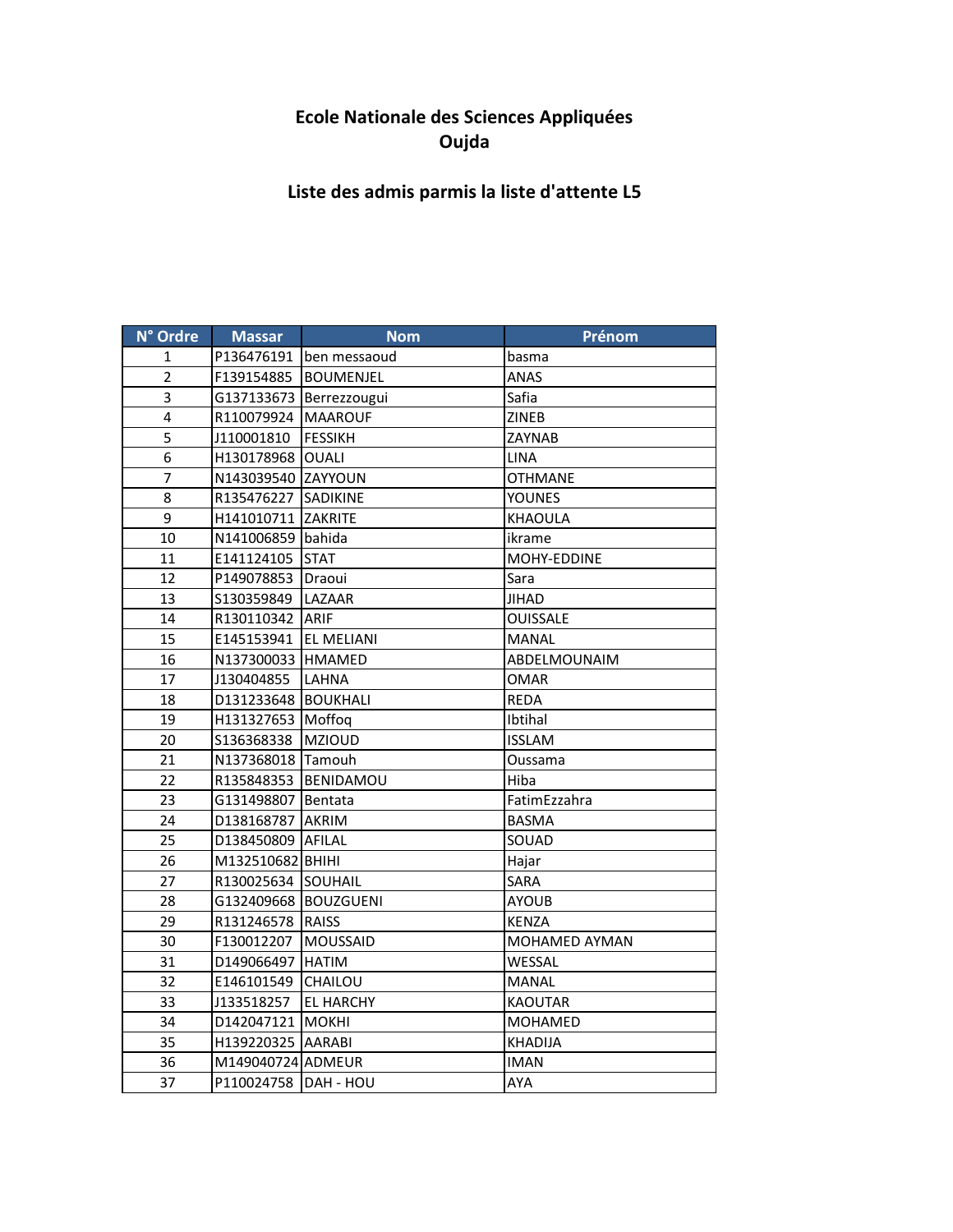| 38 | R142047700 KAMEL        |                             | SALMA           |
|----|-------------------------|-----------------------------|-----------------|
| 39 | J130349598              | Aadraoui                    | Mostafa-Kamal   |
| 40 | J135269632              | <b>MASSOUDI</b>             | <b>HOUDA</b>    |
| 41 | F132374123              | <b>ATTIA</b>                | MOHAMMED        |
| 42 | J110071394              | <b>AZELMAT</b>              | Nabil           |
| 43 | K137310835 NHILI        |                             | SALMA           |
| 44 | R137803080              | <b>AISSY</b>                | <b>ACHRAF</b>   |
| 45 | N146061289   ELBADAOUY  |                             | <b>BILAL</b>    |
| 46 | E147125821              | <b>SAHRAOUI</b>             | <b>OUALID</b>   |
| 47 | R138457861              | LAHOUAICHRI                 | ZINEB           |
| 48 | R133463395              | <b>ETANOUBI</b>             | <b>HANANE</b>   |
| 49 | J100069331              | <b>BOUZIRI</b>              | <b>HAMZA</b>    |
| 50 | N120038763   BARAICH    |                             | SOUKAYNA        |
| 51 | L147063151              | <b>IEZZEMANY</b>            | <b>SOUFIANE</b> |
| 52 | R138664318   EL MORTAJI |                             | <b>OMAR</b>     |
| 53 | S134092433              | <b>TABTI</b>                | <b>DOUNIA</b>   |
| 54 | M130329401 KASSI        |                             | <b>IBRAHIM</b>  |
| 55 | P135278686 BEN TAOUET   |                             | ALI             |
| 56 | D139874164 EL QOUL      |                             | SOUKAINA        |
| 57 | N131006728 Ahmida       |                             | Lamiae          |
| 58 | N145051036 Gouiouez     |                             | Ghita           |
| 59 | G135134431 FOURJOUL     |                             | Mohamed         |
| 60 | S132065689              | <b>GHARBOUJ</b>             | <b>ACHRAF</b>   |
| 61 | J146032180              | <b>EL HANOUDI</b>           | <b>MAHA</b>     |
| 62 | M130056139 SAIDI        |                             | <b>JIHAD</b>    |
| 63 | R138431556 ETTAOUSSI    |                             | <b>HIBA</b>     |
| 64 | J100070270              | <b>ICHTIOUI</b>             | <b>AYMAN</b>    |
| 65 | H135375220 AQABLI       |                             | <b>HAJAR</b>    |
| 66 | J130029299              | <b>JIAR</b>                 | <b>IMANE</b>    |
| 67 | R100112402 KHIRI        |                             | <b>ANAS</b>     |
| 68 | P144101072 SNANOU       |                             | SANAE           |
| 69 | S130194602              | DANDANI                     | NASREDDINE      |
| 70 | <b>NULL</b>             | <b>BADIA</b>                | Yasmine         |
| 71 | M131425594 ASSABBAHE    |                             | <b>NADA</b>     |
| 72 | K130048290   MAROUANE   |                             | RIME            |
| 73 | F144038769   EDDARAKI   |                             | <b>ACHRAF</b>   |
| 74 |                         | H137103137 SGHIOURI IDRISSI | <b>YOUNESS</b>  |
| 75 | R140044333 AZOUAD       |                             | Nohaila         |
| 76 | J120005316              | ZGUIDA                      | <b>HAMZA</b>    |
| 77 | R130128001              | FETH-ALLAH                  | KARIM           |
| 78 | H147057256              | <b>CHETTATI</b>             | ZINEB           |
| 79 | F110003040              | BAIDANI                     | ABDELKARIM      |
| 80 | R110165539              | <b>MALAL</b>                | HAMZA           |
| 81 | P135496756              | AL MAROUNI                  | <b>ZOUHAIR</b>  |
| 82 | E137199934              | <b>AJJANE</b>               | MERYEM          |
| 83 | D135901878 BOUHMIDI     |                             | LINA            |
| 84 | B130005006              | <b>MAHFOUD</b>              | MARIAM          |
| 85 | R130741195              | ABAIKA                      | <b>WISSAL</b>   |
| 86 | N133281788 ETTRIKI      |                             | <b>IMANE</b>    |
| 87 | D147007968              | BELAHMIDI                   | HIBA            |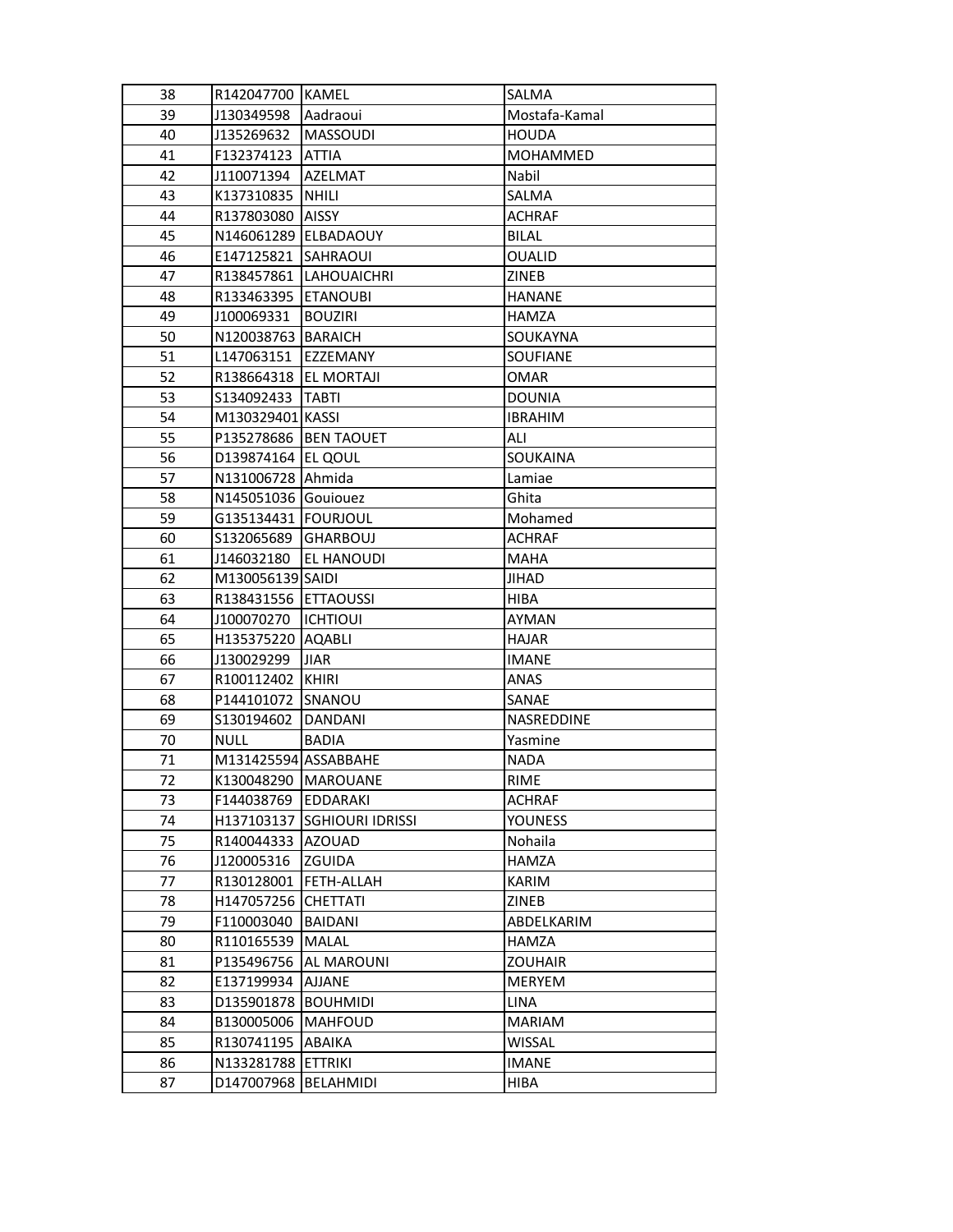| 88  | C147003843   BELAASRI  |                                 | OLAYA                |
|-----|------------------------|---------------------------------|----------------------|
| 89  | C139128034 ADDI        |                                 | <b>HAMDI</b>         |
| 90  | R137287871 MESRAR      |                                 | <b>HAJAR</b>         |
| 91  | P137393870             | Jebari                          | Mohammed yassine     |
| 92  | H141007949 BOUZERDA    |                                 | <b>OUSSAMA</b>       |
| 93  | P131506534  BOUMANI    |                                 | <b>OUIAME</b>        |
| 94  | J133511381             | SEMLALI                         | <b>IMANE</b>         |
| 95  |                        | N139175765 EL ALAMI EL MCHACHTI | YASMINE              |
| 96  | K110026005             | <b>HAJKHLIFA</b>                | <b>IHSANE</b>        |
| 97  | G131095225             | <b>ELAZHARI</b>                 | ASSYA                |
| 98  | N140066946   FEHCHOUCH |                                 | SALMA                |
| 99  | H136129233  TOUIL      |                                 | <b>OUSSAMA</b>       |
| 100 | K139312506 HOUMAINE    |                                 | LAILA                |
| 101 | D135223391   MEDDAD    |                                 | <b>HAMZA</b>         |
| 102 | S132309022 CHANOUK     |                                 | <b>IMANE</b>         |
| 103 | D137133991 ISNOUA      |                                 | SAADIA               |
| 104 |                        | H149024142 EL OUARROUDI         | <b>MONIR</b>         |
| 105 | P137496471             | <b>ENJRI</b>                    | <b>GHITA</b>         |
| 106 | P120047249             | <b>BELHAJ</b>                   | <b>FATIHA</b>        |
| 107 | J110036860             | <b>OUHEMMOU</b>                 | <b>YASSINE</b>       |
| 108 | R130123420             | <b>MAJDALANE</b>                | <b>SOUFIANE</b>      |
| 109 |                        | N120041915 EL MOUETADIL         | <b>DOUAE</b>         |
| 110 | H110072591             | YAAKOUBI                        | <b>MOUSLIM</b>       |
| 111 | H110037206   MEZIANE   |                                 | <b>TAHA</b>          |
| 112 | G135118245   ELABYAD   |                                 | <b>MOURAD</b>        |
| 113 | R130182681   HASNAOUI  |                                 | <b>SIHAM</b>         |
| 114 | L132143373             | Imarssalene                     | Hafssa               |
| 115 | J132530988             | Benalilou                       | Aya                  |
| 116 | F133264051             | FAREKASSE                       | <b>HAJAR</b>         |
| 117 | E147109643             | NOKRO                           | LAILA                |
| 118 |                        | R133551444   FATHI EL IDRISSI   | Nawfal               |
| 119 | R130520118             | <b>ROUBIA</b>                   | <b>AKRAM</b>         |
| 120 | P133102131             | <b>CHERGUI</b>                  | SOURAYA              |
| 121 | Y136011312             | <b>ELHANI</b>                   | <b>FADWA</b>         |
| 122 | P133446848  LAHBOUSSI  |                                 | AYA                  |
| 123 | R110025961 JATI        |                                 | MOHAMED              |
| 124 | R140000133 ZAID        |                                 | YASSINE              |
| 125 | D135200194 BOUGMAM     |                                 | <b>KAOUTAR</b>       |
| 126 | D137604024 GENTI       |                                 | <b>CHAIMA</b>        |
| 127 | B144002292             | <b>EL GARH</b>                  | <b>KNITA</b>         |
| 128 | G132617957             | <b>EL OUZINE</b>                | <b>MOUAD</b>         |
| 129 | H110038580             | <b>BELFAIZA</b>                 | <b>KAOUTHAR</b>      |
| 130 | R132551669             | KHALIDI                         | <b>FAROUK</b>        |
| 131 | S134195499             | KHARBOUCH                       | <b>MAROUA</b>        |
| 132 | R130177012 LABDAOUI    |                                 | ABDELKHALEK          |
| 133 | M132316606 BOUTAYEB    |                                 | MARWANE              |
| 134 |                        | M131454357 EL MAGHRAOUI         | <b>MOHAMED OUAIL</b> |
| 135 | R133158436   KAFI      |                                 | SALMA                |
| 136 | M130251159 EL BOUAMI   |                                 | <b>FATINE</b>        |
| 137 | F130152219             | <b>CHYATE</b>                   | REDA                 |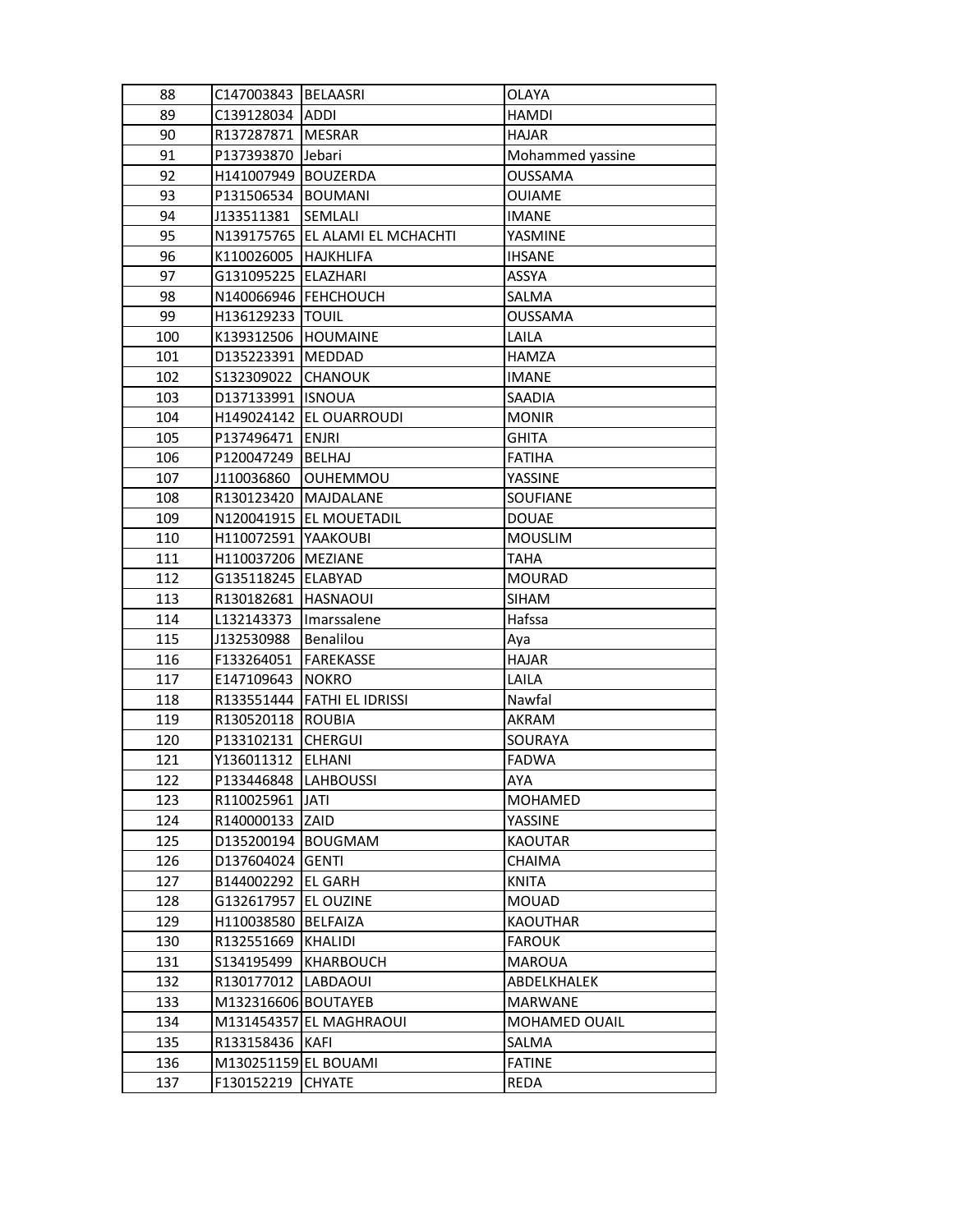| 138 | R137935431   NOUASSI  |                       | mohammed          |
|-----|-----------------------|-----------------------|-------------------|
| 139 | G139518597   ELOUARDI |                       | Lobna             |
| 140 | E143035920 ZAHOUD     |                       | <b>HAMZA</b>      |
| 141 | D136388699 SAADI      |                       | <b>INAS</b>       |
| 142 | E140124086 HACOB      |                       | <b>WISSAL</b>     |
| 143 | L134190296 JJEMHOUR   |                       | <b>HANANE</b>     |
| 144 | J139157160            | <b>ALLAOUI</b>        | <b>IBTISSAM</b>   |
| 145 | M136481531 EL ARBAOUI |                       | OUMAYMA           |
| 146 | M132494966 NAAS       |                       | RIM               |
| 147 | N132116096 BLALI      |                       | SALMA             |
| 148 | R141079949            | <b>SABOUR</b>         | Mohamed hammam    |
| 149 | H130246437   bouhout  |                       | ilham             |
| 150 | D130733854 AAKIF      |                       | RANIYA            |
| 151 | N131351732   EL OUADI |                       | <b>ILYAS</b>      |
| 152 | J132548479            | <b>JAADOUR</b>        | ABDESSAMAD        |
| 153 | F139149067            | <b>FAIK</b>           | <b>WAIL</b>       |
| 154 | J149031072            | <b>KENIKSI</b>        | SAFIYA            |
| 155 | M144049147 GHASSINE   |                       | <b>IMANE</b>      |
| 156 | R133741818            | <b>BANA</b>           | <b>MOUAD</b>      |
| 157 | K136142441            | <b>BEL HAMADIA</b>    | Hind              |
| 158 | R132244619            | RACHIDY               | SOUMIA            |
| 159 | G145046760            | MERBAH                | <b>HOSSAM</b>     |
| 160 | R131612730            | <b>BAYOUMI</b>        | <b>OUSSAMA</b>    |
| 161 | C133096438            | <b>BADI</b>           | ZAKARIA           |
| 162 | N135326134   BELAITER |                       | YASMINE           |
| 163 | R136433857            | <b>CHOUHMATE</b>      | OMAR              |
| 164 | R137473286   TOUFI    |                       | ZIDANE            |
| 165 | E136199813            | <b>EL AOUN</b>        | SAAD              |
| 166 | R140096234            | <b>BAYA</b>           | <b>IMANE</b>      |
| 167 | H138068095            | <b>ISBAI</b>          | <b>ASMAE</b>      |
| 168 | D139616462   JARI     |                       | SAIDA             |
| 169 | F137330786            | AIT GAOUZGUIT         | <b>NOUHA</b>      |
| 170 | S131084267            | <b>MAHMOUH</b>        | <b>WISSAL</b>     |
| 171 | R145013980 ERRACHIDI  |                       | MOHAMED ZIAD      |
| 172 | H110020896 LRHOUL     |                       | NIDAE             |
| 173 |                       | N149040672 EL MIMOUNI | Yasmine           |
| 174 | M139175624 Ramdi      |                       | SOUMAYA           |
| 175 | P142079303            | EL ISSAOUI            | HASNAE            |
| 176 | P110024772            | <b>EL ISSAOUI</b>     | <b>OUISSAL</b>    |
| 177 | F132071601            | ADOUAN                | MOHAMED-TAHA      |
| 178 | J138388297            | <b>BENCHELLAL</b>     | YANIS             |
| 179 | J110071357            | HAJRI                 | Nada              |
| 180 | K134142885            | <b>EL FARSI</b>       | ANAS              |
| 181 | R134236950            | EL KOURI              | <b>BADREDDINE</b> |
| 182 | R130167739            | <b>MADKOUR</b>        | CHAMA             |
| 183 | Z201000117            | kaouki                | mohamed reda      |
| 184 | N131094220            | N'CHOUCH              | <b>GHIZLANE</b>   |
| 185 | K135389872            | <b>EL HALOUANI</b>    | AYA               |
| 186 | N139381986            | CHERROUD              | <b>MARWANE</b>    |
| 187 | R139300461            | <b>DCHICH</b>         | MARIAM            |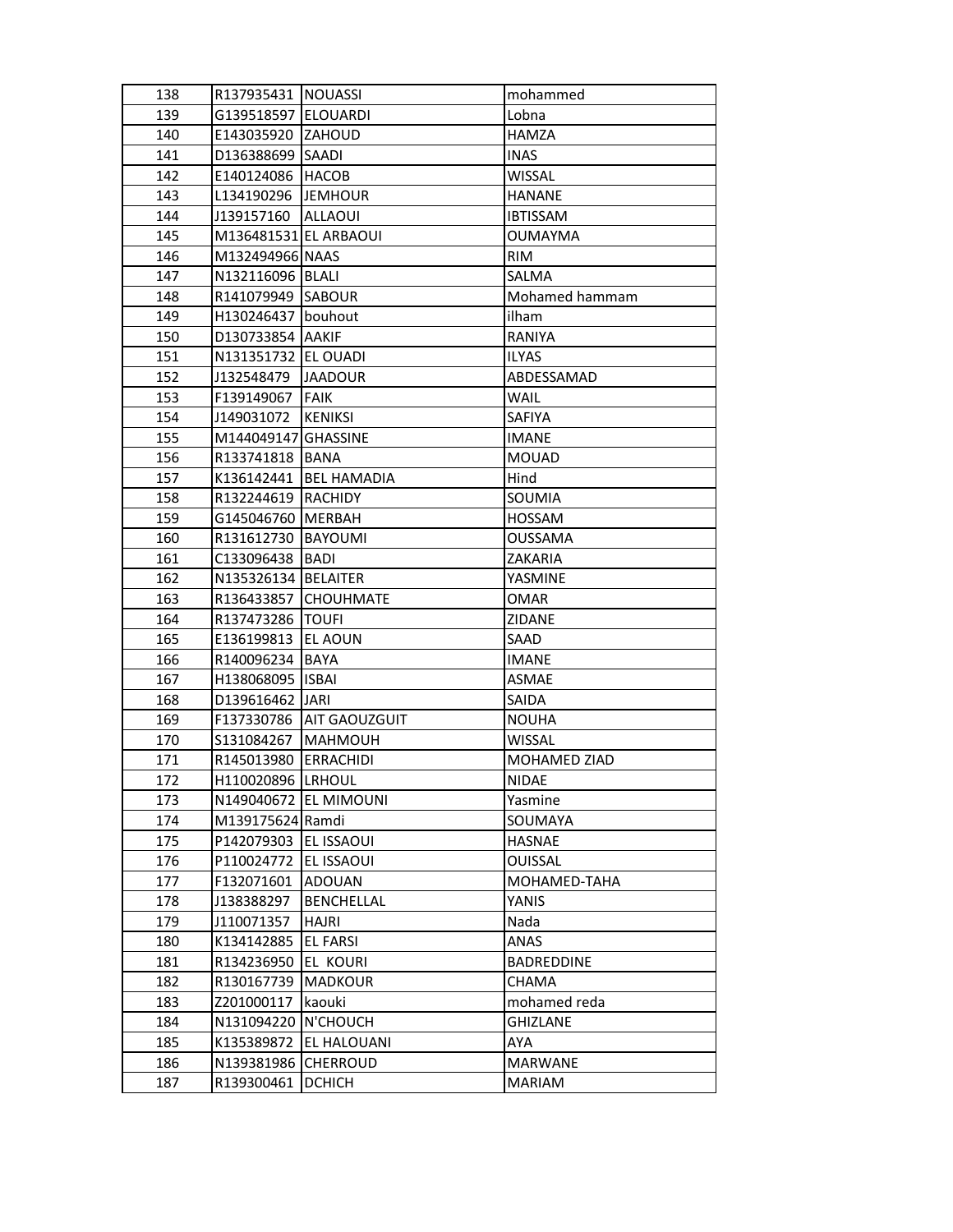| 188 | D149040653  LAMFADLI   |                                 | Ayoub               |
|-----|------------------------|---------------------------------|---------------------|
| 189 | Z204100209 BOULAHCEN   |                                 | <b>IMANE</b>        |
| 190 | G136598504 ELBADOURI   |                                 | Ayoub               |
| 191 | H139059197 AAZIMANI    |                                 | <b>FATIMA ZAHRA</b> |
| 192 | R131764389             | <b>KAANANE</b>                  | <b>MANAL</b>        |
| 193 | N132366243   BERRADI   |                                 | <b>INES</b>         |
| 194 | H135083655   MALKI     |                                 | MOHAMMED            |
| 195 | \$131362354            | <b>SENNOUNE</b>                 | <b>BADR EDDINE</b>  |
| 196 |                        | R142085916  HARROUD EL MEJDOUBI | <b>MOHAMED</b>      |
| 197 | J110013289             | Joudani                         | Imane               |
| 198 | D130321262 BENKEJJANE  |                                 | FATIMA-EZZAHRA      |
| 199 |                        | R139608002 EL MESSNAOUI         | <b>NASSIM</b>       |
| 200 | R137539220 BAKKAR      |                                 | YASSINE             |
| 201 | B138082297             | MESKA                           | <b>ANASS</b>        |
| 202 | M130048651 SEHAOUI     |                                 | AYA                 |
| 203 | R138503854 MOUMEN      |                                 | <b>HAITAM</b>       |
| 204 | R110078924   MAHOUH    |                                 | <b>AYA</b>          |
| 205 | P148089130   Ryany     |                                 | Chaymae             |
| 206 | Y136026835             | <b>EL GHALBZOURI</b>            | <b>OUIAM</b>        |
| 207 | G139019366   BELATTAR  |                                 | <b>IMAD</b>         |
| 208 | K145026938 KADIMI      |                                 | SALMA               |
| 209 | J135427132             | <b>NADA</b>                     | AIT HAMMOUBAH       |
| 210 |                        | M135345485 KOURDOUCH            | <b>AMINE</b>        |
| 211 | R139222723   FKINOUCHE |                                 | <b>HIBA</b>         |
| 212 | H130021421 EL BERKANI  |                                 | <b>HANANE</b>       |
| 213 | B130007368   DAHMANI   |                                 | <b>FATIMA</b>       |
| 214 | H136378389  jahouh     |                                 | mohamed             |
| 215 | N138179892   HASSI     |                                 | AHLAM               |
| 216 | N132041240 KHACHICHI   |                                 | <b>MEHDI</b>        |
| 217 | P131302746             | <b>SERROUKH</b>                 | MOHAMMED REDA       |
| 218 | P132495633             | <b>EZ-ZEGAF</b>                 | <b>OUMAIMA</b>      |
| 219 | H130019459 ALOUI       |                                 | Najia               |
| 220 | H137386238 bouhassoun  |                                 | fatima zahra        |
| 221 | N133171160 EN-NASIRY   |                                 | <b>NAJOUA</b>       |
| 222 |                        | P120024335   MARRAKCHI M'RIBHA  | <b>IMAD EDDINE</b>  |
| 223 | E146011779             | <b>BASSA</b>                    | SOUFIANE            |
| 224 | H136298588 BERKAT      |                                 | MOHAMED             |
| 225 | G133256563  MORJANA    |                                 | MARYAME             |
| 226 | R137697118             | ELFENNE                         | <b>OMAR</b>         |
| 227 | P148050936             | <b>IELKAROUT</b>                | M'HAMED             |
| 228 | C135146066             | M'ZIZI                          | KHAOULA             |
| 229 | R139883846             | <b>NACIRI</b>                   | Hasnaa              |
| 230 | D138311780   LAAFISSI  |                                 | SALMA               |
| 231 | H133063413             | <b>MAGHNOUJ</b>                 | Maryam              |
| 232 | R131337351             | <b>KHAYAR</b>                   | <b>Mohamed Anas</b> |
| 233 | J110068450             | <b>IZOUMAZ</b>                  | YASSMINE            |
| 234 | E136200989             | <b>MADIRI</b>                   | <b>DOHA</b>         |
| 235 | S131029033             | El hani                         | Ibtissam            |
| 236 | E137239935             | <b>ELMAJDOUB</b>                | SALMA               |
| 237 | K146026993             | EL HADEQ                        | MERYEME             |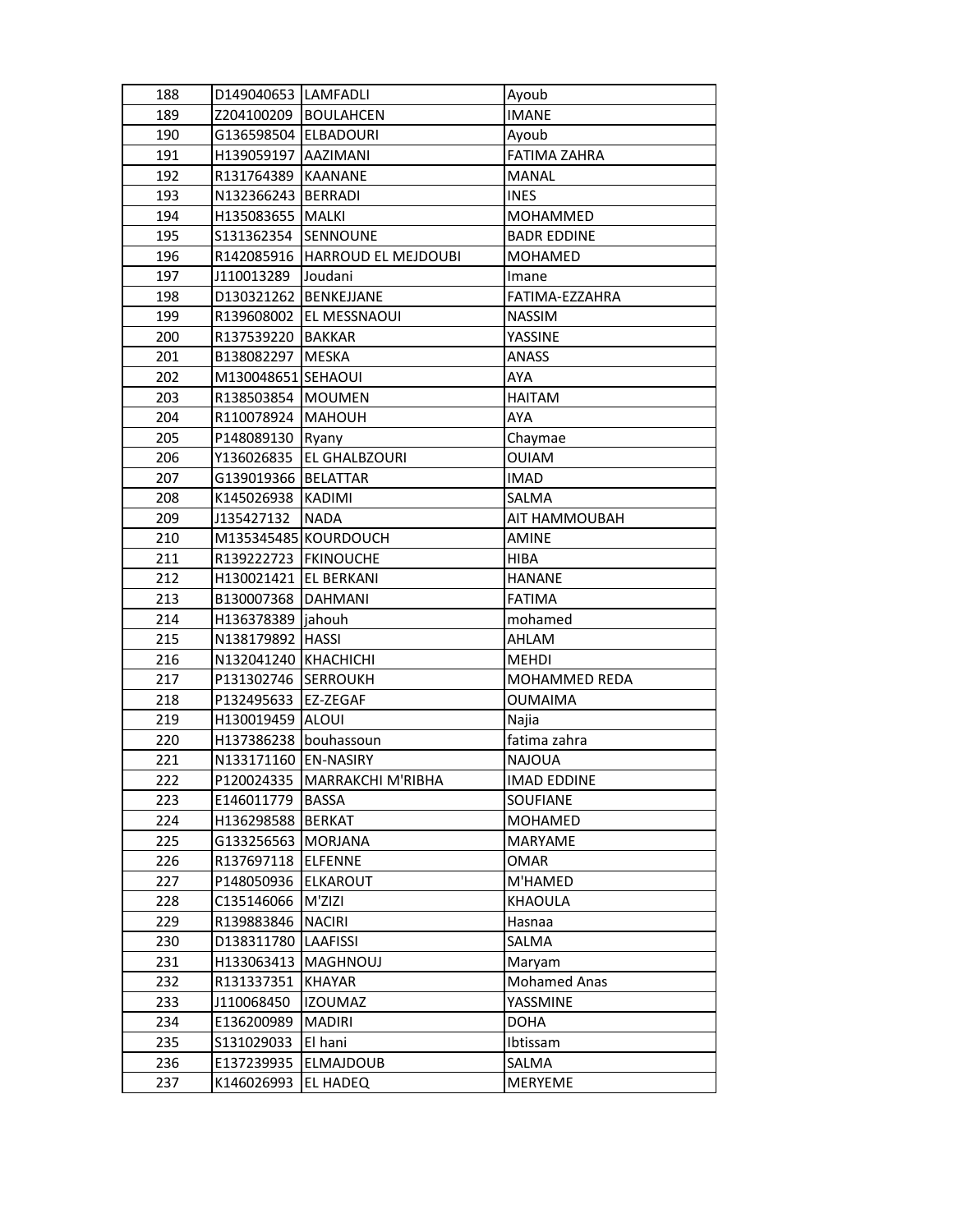| 238 | H130039292 zouguagh     |                        | kaoutar         |
|-----|-------------------------|------------------------|-----------------|
| 239 | R100123226   IFQUIRNE   |                        | <b>HAJAR</b>    |
| 240 | N144040650 Alaoui Mrani |                        | Assia           |
| 241 | R139323626 HANINE       |                        | <b>NOUR</b>     |
| 242 | G130159687 DAHANI       |                        | <b>HALIMA</b>   |
| 243 | M131348675 DELLAL       |                        | Maryam          |
| 244 | D130007195 ANFLOUS      |                        | <b>FATIMA</b>   |
| 245 | R135341309 RAMDANI      |                        | ANWAR           |
| 246 |                         | D135148363 EL GUEROUAD | <b>ABIR</b>     |
| 247 | Z205501343              | <b>MESSAOUDI</b>       | <b>IMAD</b>     |
| 248 | R137368439              | <b>DIHAJI</b>          | CHAIMAE         |
| 249 | A133014077   kacem      |                        | soulaymane      |
| 250 | E133114026   LOIRDIGHI  |                        | <b>OMAYMA</b>   |
| 251 | J136433123              | <b>ATRY</b>            | <b>MALAK</b>    |
| 252 | R137840002 OUKACH       |                        | HAMZA           |
| 253 | R131655184   AKANSOUS   |                        | <b>AYMAN</b>    |
| 254 | R137751391              | <b>ESSOUFI</b>         | ZINEB           |
| 255 | R135354796              | MOUKRIM                | <b>KHADIJA</b>  |
| 256 | R110023379              | METKAL                 | FATIMA EZZAHRAA |
| 257 | K110018604              | <b>EL HAIL</b>         | <b>WISSAL</b>   |
| 258 | N139319828 Akachmar     |                        | Houda           |
| 259 | J110071272              | <b>AZKRI</b>           | Mouad           |
| 260 | H133132306              | KARMICH                | <b>FADWA</b>    |
| 261 | S132026646              | <b>ESSALHI</b>         | SARA            |
| 262 | G120010543 LACHHAB      |                        | <b>BASMA</b>    |
| 263 | D142046739 ZAOU         |                        | MERYEM          |
| 264 | D137743477 TOUNANI      |                        | <b>HAMZA</b>    |
| 265 | F130263673              | MOUHACHIM              | <b>MAJDA</b>    |
| 266 | G132154531              | <b>MAJDOUBI</b>        | MOHAMMED        |
| 267 | N134189723   IHSANE     |                        | <b>TAWFIQ</b>   |
| 268 | J141031026              | JOUD                   | Youssef         |
| 269 | P134446840              | <b>ZITANE</b>          | ZAYD            |
| 270 | F140078084              | BAQLOUL                | <b>IMANE</b>    |
| 271 | J138088955              | <b>BAKHRI</b>          | ZAKIA           |
| 272 | M130249940 BOUDALI      |                        | OUSSAMA         |
| 273 | E143035931 GASSOU       |                        | <b>AYOUB</b>    |
| 274 | M144053521 EL HANAFY    |                        | KHALID          |
| 275 | H139160237   MAZOUZ     |                        | SALIMA          |
| 276 | G134310204 SALYM        |                        | khadija         |
| 277 | D130386124   Mehdaoui   |                        | Ibtissam        |
| 278 | G130398479              | El hayloufi            | Mohammed        |
| 279 | D135394625              | <b>MORASSIL</b>        | <b>KARIMA</b>   |
| 280 | R138501262              | <b>BEZZA</b>           | CHAIMAE         |
| 281 | G134236015              | <b>SBAI</b>            | CHAIMA          |
| 282 | J139320716              | BAMMOU                 | ABIR            |
| 283 | R148116871              | <b>OUACHKI</b>         | MERIEM          |
| 284 | M136514907 MOUSTATYA    |                        | NOUHAYLA        |
| 285 | M131467031 Slimani      |                        | Salma           |
| 286 | M133250002 MICHAB       |                        | YOUSRA          |
| 287 | D130347244              | <b>BENAMI</b>          | MOHAMED AMINE   |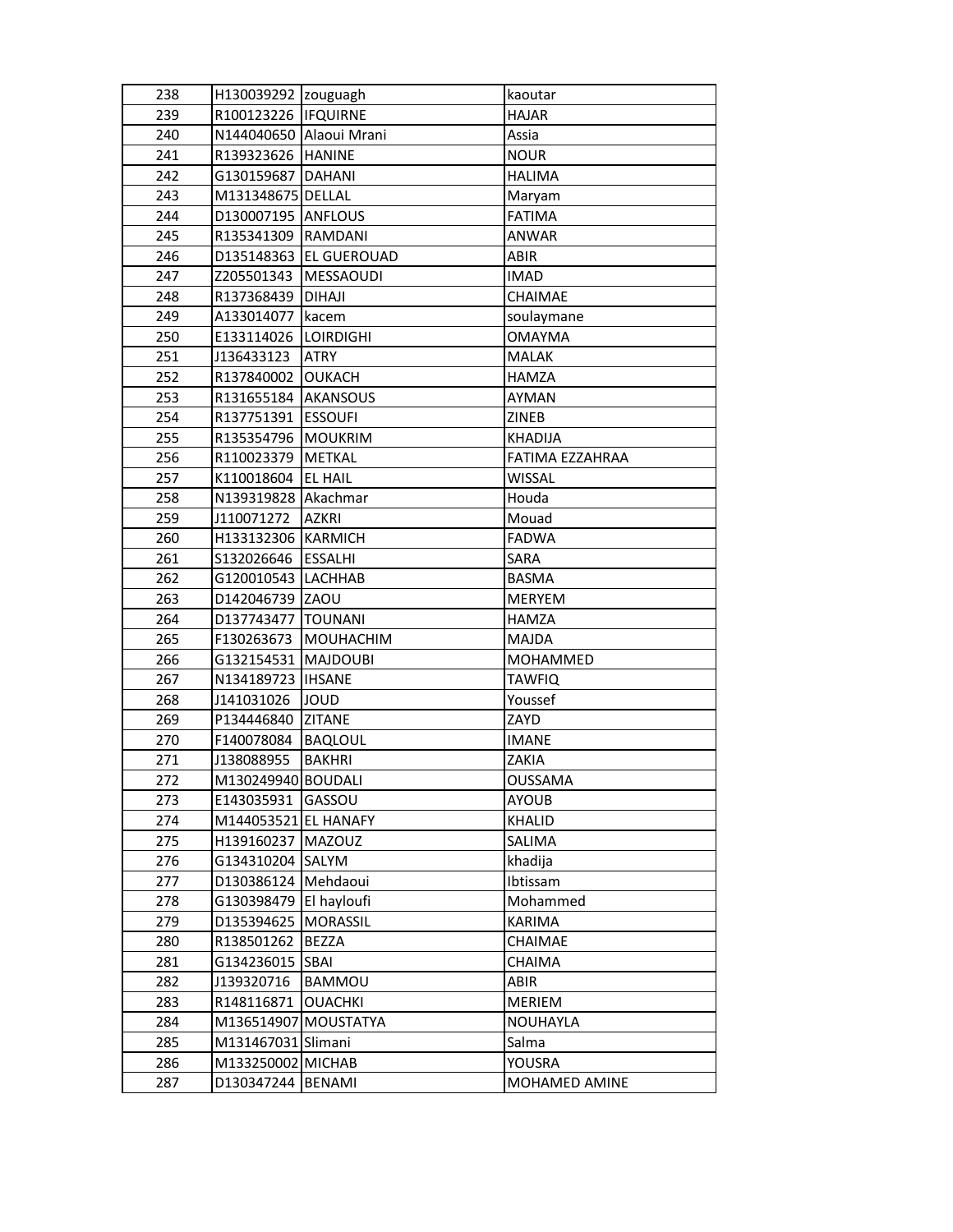| 288 | R131447129 EZZAOU           |                            | <b>MOHCINE</b>       |
|-----|-----------------------------|----------------------------|----------------------|
| 289 | P110070223  BEQQI           |                            | <b>KAMAL</b>         |
| 290 | L130109061                  | <b>RAFFASS</b>             | <b>MOUAD</b>         |
| 291 | H135178197 MERIMI           |                            | <b>BADRE</b>         |
| 292 | M130085581 TAHIRI           |                            | <b>OUMAYMA</b>       |
| 293 | R131907404 CHAGDALI         |                            | <b>MARIEM</b>        |
| 294 | R138931807                  | <b>DOUHOUSN</b>            | SAMAH                |
| 295 |                             | M130118247 EL MANSOURI     | HAMZA                |
| 296 | J134522088                  | <b>OUAOUDA</b>             | <b>HADIL</b>         |
| 297 | E130173829                  | <b>MOUSSAOUI</b>           | YASSINE              |
| 298 | D130397159 BELABDI          |                            | ADAM                 |
| 299 | R131547917  REGRAGUI        |                            | SALMA                |
| 300 | F139291884                  | FADI                       | <b>ANAS</b>          |
| 301 | P131112179   MORSSE         |                            | <b>TASNIME</b>       |
| 302 | D130443891   HAIBA          |                            | MOHAMED-SALEM        |
| 303 | S143021564   Makhlas        |                            | Badr                 |
| 304 | J110071346                  | ECHARED                    | Hanae                |
| 305 | L133295144                  | Akarhoun                   | Safae                |
| 306 | L135328279                  | <b>hachami</b>             | souad                |
| 307 | L132032135                  | <b>AIT BENAISSA</b>        | MOHAMED-HAMZA        |
| 308 | D130027908 SDIKI            |                            | YASSER               |
| 309 | G134267961 EL ALLALI        |                            | SALMA                |
| 310 | B139030362 EL FAIH          |                            | <b>OTMANE</b>        |
| 311 | G130170239  RAOUANE         |                            | FATIMA-EZZAHRA       |
| 312 | H130021564   EL MORABIT     |                            | MOHAMED              |
| 313 | <b>F135191567   AHMINIA</b> |                            | FATIMA AZZAHRA       |
| 314 | G137468982   BAKHTA         |                            | MEHDI                |
| 315 | D131156798 CHAFAAOUI        |                            | YASSMINA             |
| 316 |                             | D131351920   BOUTAGHRATINE | <b>MOHAMED</b>       |
| 317 | H147067244   EL GHAZI       |                            | <b>ACHRAF</b>        |
| 318 | H149056679   OUZERT         |                            | MOHAMMED             |
| 319 | N149040482 AHMADEN          |                            | <b>ISMAIL</b>        |
| 320 | K130030375   AIT TAMA       |                            | <b>KARIM</b>         |
| 321 |                             | G137127989   ELMAAROUFI    | SALMA                |
| 322 | J137405488                  | bouchta                    | abdel-ilah           |
| 323 | N148051087 BENAYAD          |                            | <b>WISSAL</b>        |
| 324 | M134179891 CHIKHI           |                            | ABDELILAH            |
| 325 | B133082306 GADDARI          |                            | <b>OULAIYA</b>       |
| 326 | D133757649   EL JALAOUI     |                            | ALI                  |
| 327 | R144073187                  | GUERICHE                   | <b>IKRAM</b>         |
| 328 | G148029890                  | <b>AGOUMI</b>              | <b>AMINE</b>         |
| 329 | H137179855                  | <b>ROUBIA</b>              | AYA                  |
| 330 | D132733872 JAAOUANI         |                            | BAHAEDDINE           |
| 331 | R133646869                  | <b>OUTALEB</b>             | RACHID               |
| 332 | D134616290   LAKRARAT       |                            | SALMA                |
| 333 | M137238778 HAMDOUNE         |                            | Salma                |
| 334 | N137104409  JERRARI         |                            | <b>MOUNTASSIR</b>    |
| 335 | R141075754                  | <b>IRAOUI</b>              | <b>HALIMA</b>        |
| 336 | D139577405  LARHRISSI       |                            | <b>FATIMA ZAHRAE</b> |
| 337 |                             | N120082395 EL MANSOURI     | <b>MANAL</b>         |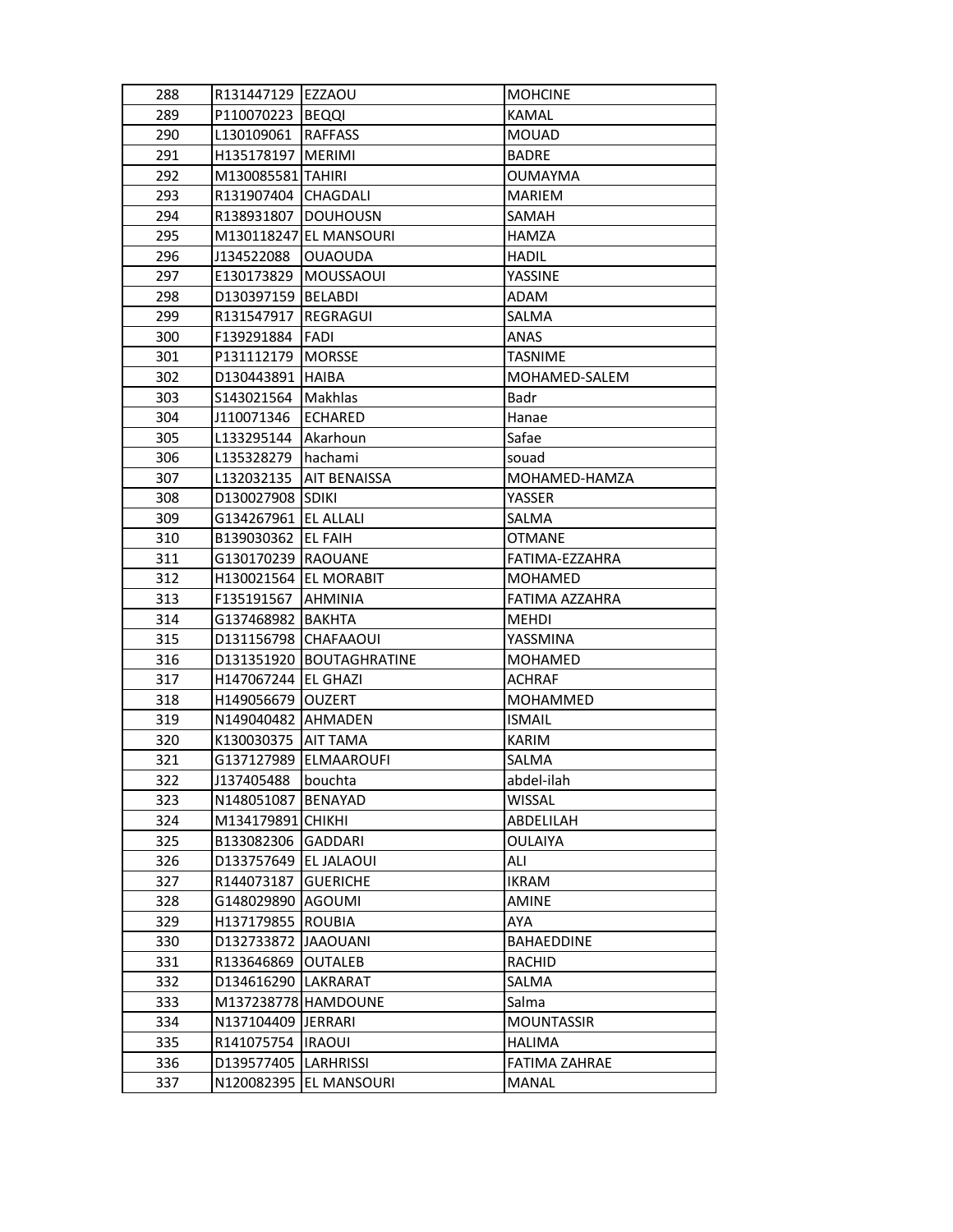| 338 | D132726483 belmkdm      |                                | imane                |
|-----|-------------------------|--------------------------------|----------------------|
| 339 |                         | M139162110 OUISSOUMOUR         | <b>HASSNA</b>        |
| 340 | R130136413   BOURHLIMA  |                                | <b>NISRINE</b>       |
| 341 | S138177131              | <b>ELMOUSSAOUI</b>             | CHAYMAE              |
| 342 | R110119604 sabry        |                                | Romaissaa            |
| 343 | G132606177              | <b>AIT ARKONTE</b>             | <b>OUMNIA</b>        |
| 344 | R130494254              | <b>BENHEDDANE</b>              | <b>MOHAMED</b>       |
| 345 | R110066843              | BENATTAHELLAH                  | <b>MEHDI</b>         |
| 346 | J120012135              | HADDAD HACHIMI                 | <b>HAMZA</b>         |
| 347 | S133072318              | <b>CHNAIT</b>                  | <b>HAJAR</b>         |
| 348 | M139493727 BOUTALAKA    |                                | Yassmine             |
| 349 | J133180823              | EI OUDIAI                      | Rim                  |
| 350 | H110043703 GHAFIR       |                                | <b>BADR</b>          |
| 351 | R135813214 SAROH        |                                | <b>Mohamed Amine</b> |
| 352 | R134890300 SANAF        |                                | <b>MOHAMED</b>       |
| 353 | P135193377              | Aoulek                         | ibtissam             |
| 354 | M131304452 LAMARTI      |                                | LATIFA               |
| 355 | D134142753   OUBSSOUS   |                                | <b>MALIKA</b>        |
| 356 | N146069592   EL MAHI    |                                | Awatef               |
| 357 | L145023266 AOUID        |                                | <b>BADR</b>          |
| 358 | F138113903              | <b>IEL KHAIBER</b>             | <b>INASSE</b>        |
| 359 | M135452873 ZIDANI       |                                | WAIL                 |
| 360 | M133317629 LAKHOUIDA    |                                | <b>AYA</b>           |
| 361 | S131111588   BEN-FARESS |                                | <b>AMINA</b>         |
| 362 | R130479410   LARAKI     |                                | <b>MOHAMED AMINE</b> |
| 363 | N135337921 dabdoubi     |                                | meryem               |
| 364 | M148073947 El - yousefy |                                | Nazha                |
| 365 |                         | D133440480   AIT BEN ADDI      | YASSINE              |
| 366 | N120025941 ZRIRAK       |                                | <b>HAJAR</b>         |
| 367 |                         | P130370557 AOULAD BEN ABDELLAH | <b>IKRAM</b>         |
| 368 | D134051855 AKOURROU     |                                | RANIA                |
| 369 | R130848328 EDDAIH       |                                | <b>AYOUB</b>         |
| 370 | J135251929              | <b>CHAOUKI</b>                 | <b>KHALID</b>        |
| 371 | R139326067              | BENJADA                        | <b>SOUKAINA</b>      |
| 372 | M133254620 RCHICHAK     |                                | SABER                |
| 373 | R139578926 Rguibi       |                                | Kaoutar              |
| 374 | R130936926              | <b>CHAIMAA</b>                 | <b>FATHI</b>         |
| 375 | D133081716              | <b>CHARMOUH</b>                | <b>MARIAM</b>        |
| 376 | \$136096686             | ABIDI                          | <b>ACHRAF</b>        |
| 377 | M130146927              | <b>ALAOUI</b>                  | SALMA                |
| 378 | F130094352              | <b>BENYAICHE</b>               | <b>KHADIJA</b>       |
| 379 | L136254187              | <b>HAMRICH</b>                 | SALMA                |
| 380 | P110070850              | <b>JAOUAD</b>                  | <b>KAOUTAR</b>       |
| 381 | L132092590              | MAJJATI                        | <b>KHAOULA</b>       |
| 382 | R140005681              | <b>HOUSBANI</b>                | SOUFIANE             |
| 383 | D136319724              | <b>HMACHE</b>                  | <b>FATIMA</b>        |
| 384 | R135521599              | OURAHOU                        | Housam               |
| 385 | K131375381              | <b>ESSABAISSI</b>              | AHMED                |
| 386 | J110064401              | marrouk                        | ayman                |
| 387 | N138346399              | <b>EL FASSI</b>                | <b>HOUDA</b>         |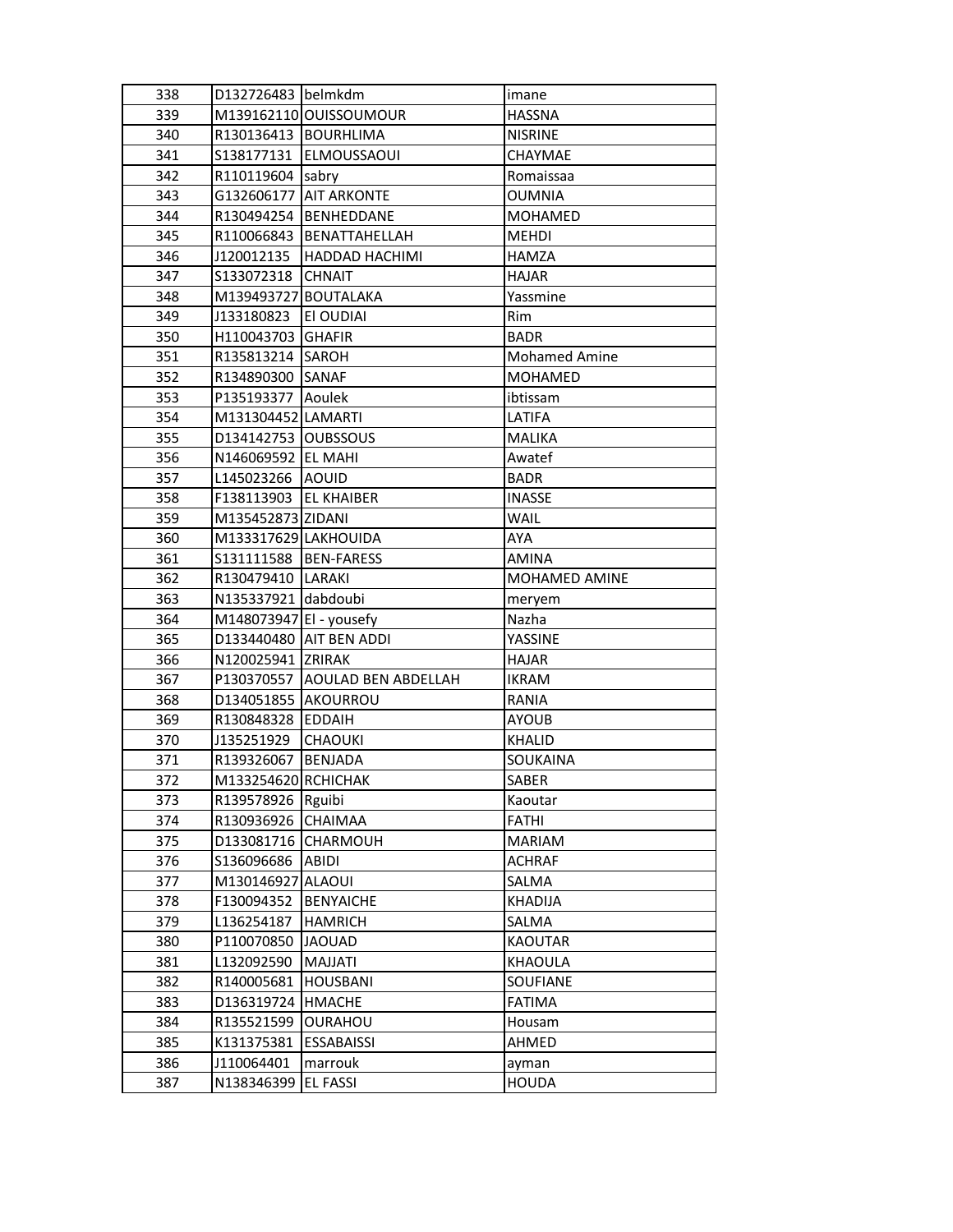| 388 | J134097812            | mouhammou               | meryem          |
|-----|-----------------------|-------------------------|-----------------|
| 389 | S137246627            | EL BOURAKADI            | <b>IMANE</b>    |
| 390 | H136364137 BEN DAOUD  |                         | Hamza           |
| 391 | R130071273            | ABHANI                  | YASMINE         |
| 392 | M131233009 BEN CHEIKH |                         | ZAKARIYAE       |
| 393 | G132492154 Zaned      |                         | Ahmed           |
| 394 | P110113115            | <b>MAHZOUME</b>         | AYA             |
| 395 | P130499498            | Dian                    | Ilham           |
| 396 | G136417147            | Haddad                  | Salma           |
| 397 | J131112410            | rhannami                | salma           |
| 398 | R137277785            | <b>BOUZID</b>           | <b>HOUDA</b>    |
| 399 | D133519860            | <b>MABCHOUR</b>         | <b>OUSSAMA</b>  |
| 400 | R138472430            | <b>BOULLI</b>           | Mohamed Ali     |
| 401 | H110042228  larabi    |                         | fatiha          |
| 402 | R137363897            | FETHALLAH               | <b>HIBA</b>     |
| 403 | M132221986 Ouahhoudi  |                         | Oumaima         |
| 404 | S140009960            | AHLAL                   | <b>GHIZLANE</b> |
| 405 | R130416319            | <b>CHERDADI</b>         | ADAM            |
| 406 | D136353629            | <b>EL RHARNOUK</b>      | <b>CHAIMA</b>   |
| 407 | R144112101            | <b>HAKANE</b>           | RANIA           |
| 408 | N132339242 Hattach    |                         | Othmane         |
| 409 | R134924128            | FARJANI                 | SARA            |
| 410 | K110064106            | SAOUDI                  | <b>HAFSA</b>    |
| 411 | K110018611            | <b>MAROUAZI</b>         | <b>ALIAA</b>    |
| 412 | J110071280            | <b>IDER</b>             | Hamza           |
| 413 | D143048219 EL HAZZAT  |                         | <b>NADA</b>     |
| 414 | G134448986 ELMOBARIK  |                         | <b>INTISSAR</b> |
| 415 | L141001356            | <b>BOUTAKBOUT</b>       | ABDELLAH        |
| 416 | R100110522            | SAJID                   | ILHAME          |
| 417 | J138218761            | <b>CHTIOUI</b>          | <b>JIHANE</b>   |
| 418 | P136238264            | <b>EL KHAOUA</b>        | <b>FATIMA</b>   |
| 419 | D131521408 AIT LARBI  |                         | <b>MOHAMED</b>  |
| 420 | R133330116 ABABOU     |                         | <b>MARYAM</b>   |
| 421 |                       | C134105352 NAIT BEL HAJ | <b>KAOUTAR</b>  |
| 422 | D134374221 ANOUGMAR   |                         | MAROUANE        |
| 423 | L133122772            | ABDOU                   | AMAL            |
| 424 | R137546817            | SAADAOUI                | Yahya           |
| 425 | J130056651            | LEKHAL                  | ALI             |
| 426 | H139187548            | AL KANCHIDI             | <b>OUISSAL</b>  |
| 427 | M137251174   IKLIL    |                         | RANIA           |
| 428 | R142027013            | <b>HAFID</b>            | Nizar           |
| 429 | S134049800            | EL AMRAOUI              | <b>HIND</b>     |
| 430 | L147041811            | DAHNI                   | ZIYAD           |
| 431 | F132321961            | HABRI                   | WIAME           |
| 432 | F142047963            | CHEBBA                  | SALMA           |
| 433 | D137221661            | <b>ELKHAMSI CHAHD</b>   | HAMZA           |
| 434 | P137483731            | <b>LAUAH</b>            | Imane           |
| 435 | R132572408            | AIT LHADJ               | <b>OUMAIMA</b>  |
| 436 | L134041121            | <b>ALLA</b>             | ANASS           |
| 437 | M135453007            | <b>SERRAR</b>           | SIF EDDINE      |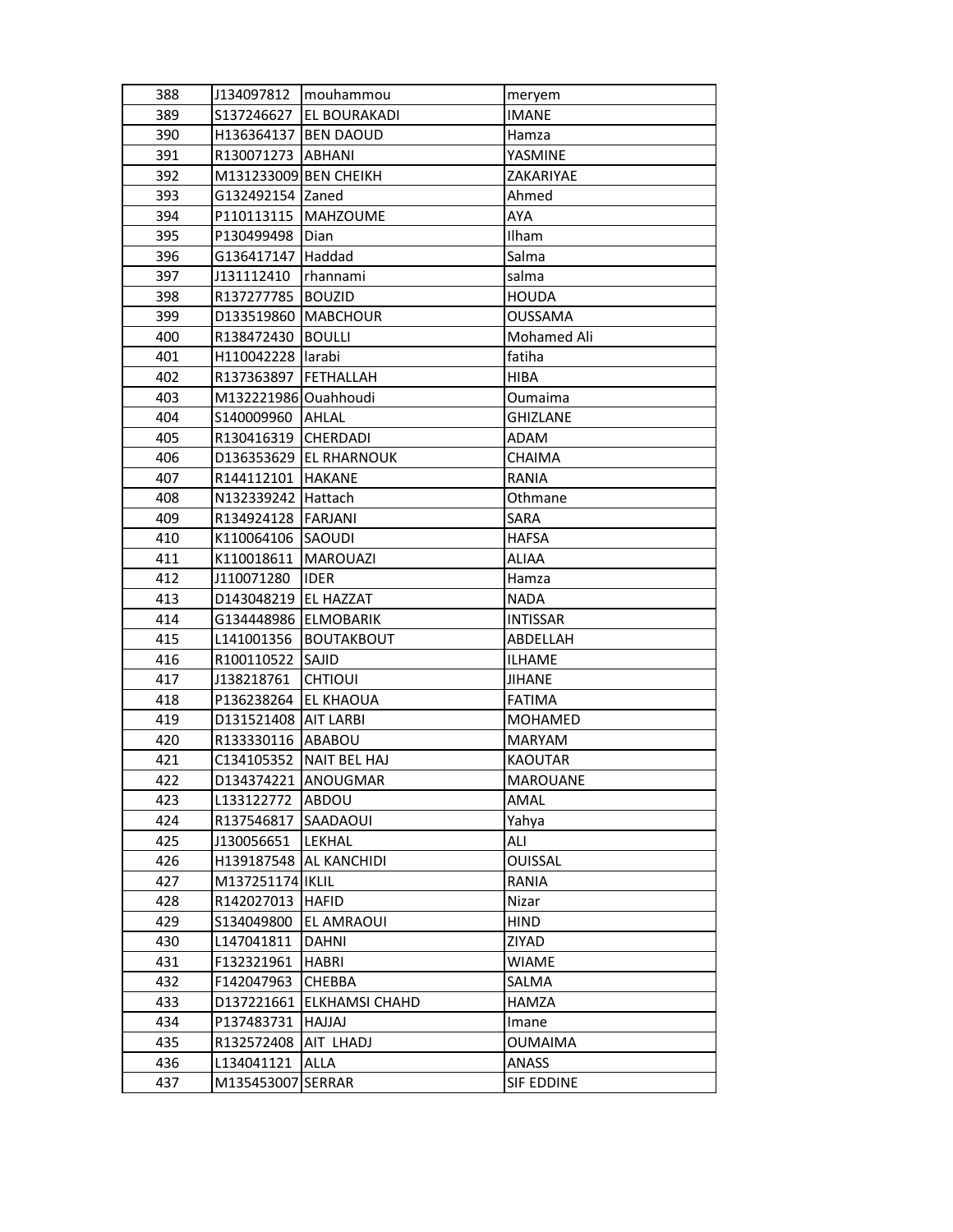| 438 |                         | M135346640 EL MOUTAOUAKIL | ZINEB                |
|-----|-------------------------|---------------------------|----------------------|
| 439 | R134399467 GHALLOUM     |                           | YASSINE              |
| 440 | H110066587 SALAH        |                           | <b>ISRAE</b>         |
| 441 | J130428087              | AIT BAH                   | ABDERRAHMANE         |
| 442 | D132292681 CHEIKH       |                           | <b>HASNAE</b>        |
| 443 | M137501514 SADEDDINE    |                           | LOUBNA               |
| 444 | G149031196   EL HASSANI |                           | <b>SOUKAINA</b>      |
| 445 | R144186722   LAOUZ      |                           | <b>OUMAIMA</b>       |
| 446 | F133089594  LETRACH     |                           | SALMA                |
| 447 | D139535404 KAZAY        |                           | <b>ANAS</b>          |
| 448 | J139082788              | <b>LYAF</b>               | Hiba                 |
| 449 | M134462685 HAFFOUDI     |                           | Taha                 |
| 450 |                         | M120060802 T'BOUBCHAT     | ASMAE                |
| 451 | R138890282 BELADEL      |                           | <b>CHAIMAA</b>       |
| 452 | C135169170   bachiri    |                           | khawla               |
| 453 | F136242473              | <b>IDBIHI</b>             | Oussama              |
| 454 | S132246599              | <b>TAKFAOUI</b>           | <b>DOUAE</b>         |
| 455 | L140047262              | <b>OUAIDA</b>             | <b>MALIKA</b>        |
| 456 | H139056992  TOUMI       |                           | <b>MANAL</b>         |
| 457 | S139164723              | <b>ANDALOUSSI</b>         | <b>FATIMA ZAHRAE</b> |
| 458 | D145045392   El moudden |                           | Maryem               |
| 459 | D130219565 GUADDI       |                           | <b>KHADIJA</b>       |
| 460 | R138519262 LAKHLIFA     |                           | <b>OUMAIMA</b>       |
| 461 | N139323100 CHANNOUF     |                           | SANAA                |
| 462 |                         | E136217214   BALIAMOUNE   | <b>HAJAR</b>         |
| 463 | J135383102              | LAGUEDANI                 | <b>SOUKAINA</b>      |
| 464 | N132163213 KHOLTE       |                           | SALMA                |
| 465 | R131540781              | <b>OUDADESS</b>           | <b>KAWTAR</b>        |
| 466 | F139073215              | LALOUN                    | <b>MOUHCINE</b>      |
| 467 | N133145332 KAJJOUT      |                           | <b>FATIMA ZOHRA</b>  |
| 468 | F132330797              | Daoudi                    | Jihane               |
| 469 | R110132137              | <b>FARHI</b>              | <b>OUSSAMA</b>       |
| 470 | R130176174 HARIRI       |                           | <b>IBTISSAM</b>      |
| 471 | E141040055 AZAGHAR      |                           | LATIFA               |
| 472 | M120073138 MERZAK       |                           | <b>IDRISS</b>        |
| 473 | P139459260 EL HARRAKI   |                           | <b>OUSSAMA</b>       |
| 474 |                         | D137311130 ELMADKOURI     | FARAH                |
| 475 | N145035831 ABDELJALILI  |                           | HAJAR                |
| 476 | M131242838 HALYM        |                           | <b>OUARDA</b>        |
| 477 | M131237864 ouargaga     |                           | naima                |
| 478 | P120084934              | <b>TAHAYT</b>             | AYA                  |
| 479 | M133317769 KARROUMI     |                           | AYA                  |
| 480 | F131400384              | nkhaila                   | souad                |
| 481 | N139164432              | SABBAR                    | SALMA                |
| 482 | J137295358              | BENYADINE                 | ILHAM                |
| 483 | D139118156   AIT BELAID |                           | SOUKAINA             |
| 484 | H139149795 LAKEHAL      |                           | <b>MALAK</b>         |
| 485 | K137100233              | SABIL                     | <b>HAJER</b>         |
| 486 | R130392565              | Houlali                   | Yosra                |
| 487 | R136588997              | ELBEJJAJ                  | ADAME                |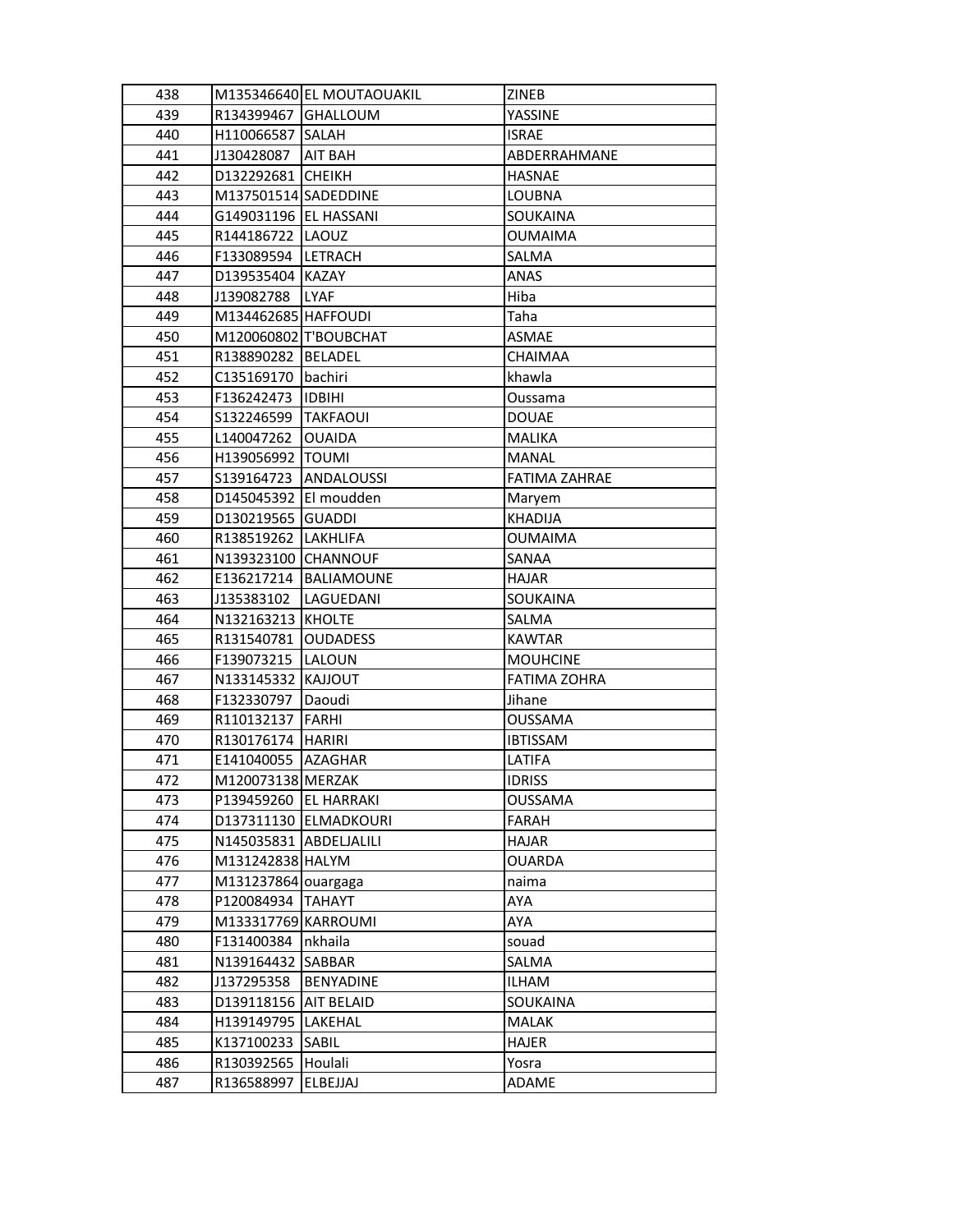| 488 | J137449166            | <b>OUBHAT</b>               | <b>WIJDANE</b>       |
|-----|-----------------------|-----------------------------|----------------------|
| 489 | R130002838   AFSAHI   |                             | ZIADE                |
| 490 | G133637290 BenBajja   |                             | Marouane             |
| 491 | H130073497   OUINDI   |                             | AHMED TAHA           |
| 492 |                       | D138362485 AIT MOUHA OUALLA | HAMZA                |
| 493 | J100061260            | ABOUSSAAD                   | <b>OTHMANE</b>       |
| 494 | K132162389            | <b>FOUAD</b>                | <b>HASSNA</b>        |
| 495 | D138198994 JJRAR      |                             | <b>HOSSAM</b>        |
| 496 | R134694268 BOUAICHI   |                             | FATIMA EZZAHRA       |
| 497 | R138460061            | <b>ELBAGHOUANI</b>          | <b>WISSAL</b>        |
| 498 | H141044856            | <b>CHAIBI</b>               | <b>IBTISSAM</b>      |
| 499 | D130656038 AKESKOUS   |                             | Abdellatif           |
| 500 | C130023454 BAKHOUCH   |                             | <b>AMINA</b>         |
| 501 | R141066212 ZARKI      |                             | AHMED                |
| 502 | N138351881 SASSIOUI   |                             | SALLAH EDDINE        |
| 503 | P110117033 JJAAFARI   |                             | SALMA                |
| 504 | D136624309 ZOUHOUM    |                             | <b>ASSIA</b>         |
| 505 | B132075333 CHEBLI     |                             | AYA                  |
| 506 | S136087400            | BOUYADMARANE                | <b>SIHAME</b>        |
| 507 | D136879935 OIHBI      |                             | <b>MARIEM</b>        |
| 508 | E135070736            | <b>EL KHANTACHE</b>         | SAIF-EDDINE          |
| 509 | K138333905            | SAAD                        | <b>OUMAIMA</b>       |
| 510 | R136452535            | <b>FANNI</b>                | <b>HIBA</b>          |
| 511 | R133404511            | <b>EL AATIFI</b>            | SARA                 |
| 512 | P110130586            | <b>AISSA</b>                | <b>WAIL</b>          |
| 513 | K134474329            | <b>EL OMARI</b>             | MOHAMMED HACHIM      |
| 514 | J132158077            | <b>CHAMANE</b>              | <b>FATIMA</b>        |
| 515 | N135346717   MRABTI   |                             | YASSINE              |
| 516 | D140023846 AGOUZOUL   |                             | <b>HASSNA</b>        |
| 517 | P120016702   EL BOURI |                             | <b>KHALID</b>        |
| 518 | E140192845   OUASSIL  |                             | MOHAMMED NASSR ALLAH |
| 519 | M131249939 RACHOUK    |                             | <b>WIAME</b>         |
| 520 | H135335134 Dourdi     |                             | Amine                |
| 521 | R135690059 ANOU       |                             | <b>AKRAM</b>         |
| 522 | P110134641 RAISSOUNI  |                             | AYA                  |
| 523 | J100039111            | BENSALAH                    | MOHAMMED TAHA        |
| 524 | M137249949 EL AMRANI  |                             | <b>HAJAR</b>         |
| 525 | H134141797            | <b>BELLAJ</b>               | MAHA                 |
| 526 | P135478496            | <b>KALLAT</b>               | RAJAE                |
| 527 | R136289061            | <b>MOUSSAIF</b>             | MANAL                |
| 528 | C138065089            | <b>IZZABAHA</b>             | mouad                |
| 529 | D135437122            | <b>HAMRAOUI</b>             | <b>ZOULEIKHA</b>     |
| 530 | S139305434            | FELLAHI                     | YOUSSEF              |
| 531 | H138390924            | <b>BOUGRINE</b>             | REDA                 |
| 532 | F135403382            | ELMOUSTAID                  | ASSIA                |
| 533 | J130014389            | elhallani                   | fatna                |
| 534 | N138386587            | <b>HMATCHI</b>              | <b>AICHA</b>         |
| 535 | R139609156            | BENTHAMI                    | ADAM                 |
| 536 | D135392235            | <b>AZIZ</b>                 | <b>SIHAM</b>         |
| 537 | \$132306810           | amraoui                     | otmane               |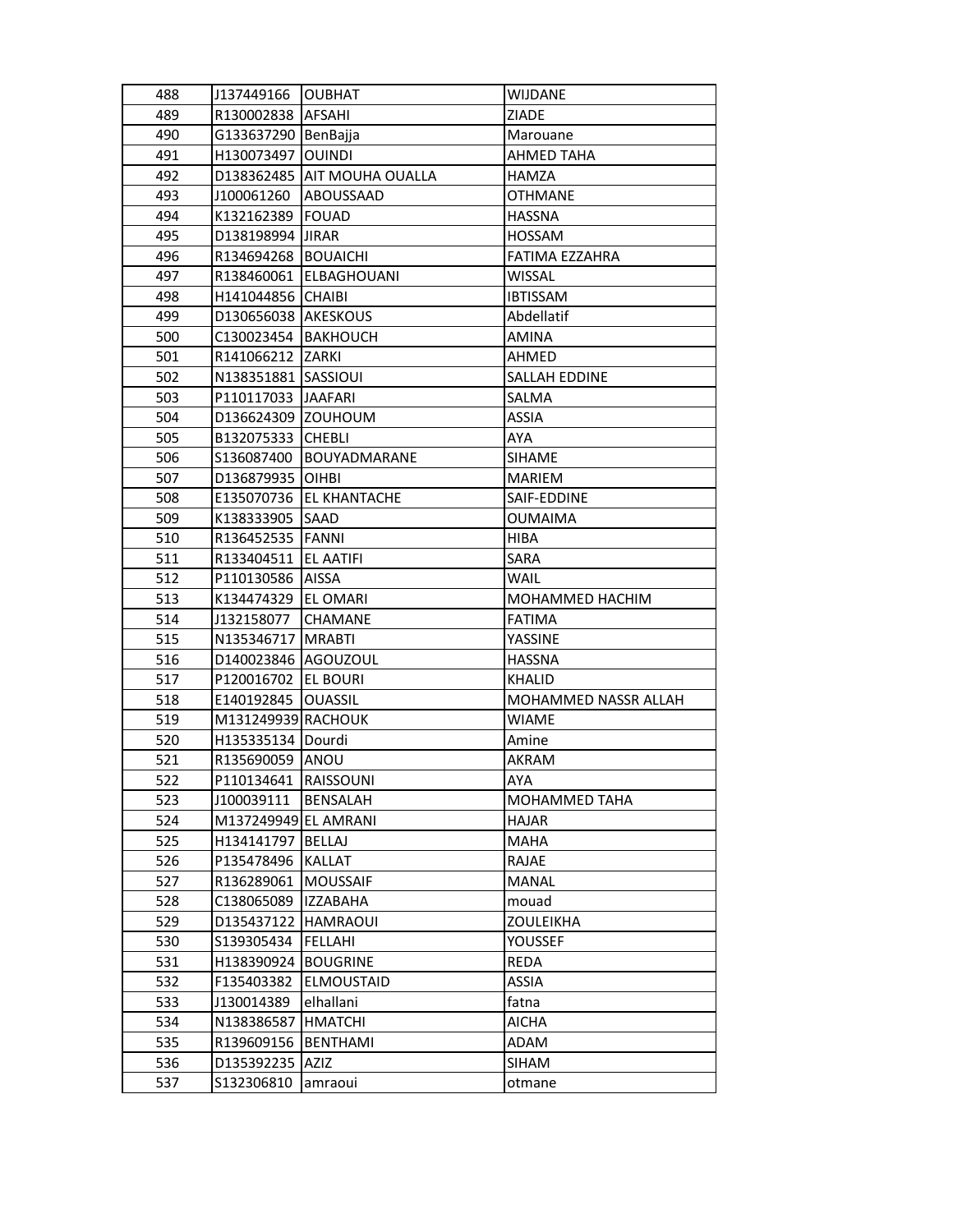| 538 | F135065275   ELHANI        |                         | ZAKARIAE       |
|-----|----------------------------|-------------------------|----------------|
| 539 | R137618208 Sabhi           |                         | Walid          |
| 540 | P110134282                 | Ben Abdelouahab         | Hanae          |
| 541 |                            | N134364956 EL RHARBAOUI | AYA            |
| 542 | P134345357 LAHRACH         |                         | <b>FATIMA</b>  |
| 543 | H132410541 EL JEBROUNI     |                         | Wijdane        |
| 544 | <b>H138347236 ACHLIOUI</b> |                         | Mohamed        |
| 545 | R133925656   LAZRAK        |                         | AYA            |
| 546 | N149051655 EL YAZIDI       |                         | Houda          |
| 547 | F132274858                 | <b>BOUADIF</b>          | ABDELKRIM      |
| 548 | R139887290                 | SAYARH                  | <b>NABIL</b>   |
| 549 | R138901127  HADOUD         |                         | <b>ZINEB</b>   |
| 550 | F130148972                 | ACHEQRA                 | NIZAR          |
| 551 | K135233753  IGUIDRE        |                         | SARA           |
| 552 | P136225682                 | BOUKHANCHA              | <b>AYDA</b>    |
| 553 | R133429019                 | ABID                    | <b>ANASS</b>   |
| 554 | D134846963 NAJAH           |                         | <b>MOHAMED</b> |
| 555 |                            | H131373416 EL MERZOUKI  | <b>HANANE</b>  |
| 556 | R139804793                 | <b>LYAFI</b>            | Yousra         |
| 557 | B131030785   BERDAIJI      |                         | M'BARKA        |
| 558 | M134297808 Mansouri        |                         | Safae          |
| 559 | G131590728 AIT EL FAQIR    |                         | SALMA          |
| 560 | R141016989                 | <b>MOUNIR</b>           | <b>HOUSSAM</b> |
| 561 | G134426032  ED-DAGHOR      |                         | meriam         |
| 562 | R120022918  KNINECH        |                         | FATIMA EZZAHRA |
| 563 | H132036299 ZAKKARI         |                         | <b>MOHAMED</b> |
| 564 | R139508284 ALOUCHI         |                         | <b>HIND</b>    |
| 565 | K130074306 ADNANE          |                         | ABDELLAH       |
| 566 | N138055146 BOUMLAL         |                         | <b>ILHAM</b>   |
| 567 |                            | F135182299  LAKHLOUGUI  | Ossama         |
| 568 | H130003356 BEN RAHOU       |                         | ABDERRAHIM     |
| 569 | D134730733                 | mohamed                 | oubaqui        |
| 570 |                            | H110038581 BENAMIROUCHE | <b>DOUAE</b>   |
| 571 | K100024142                 | <b>ELMNISRI</b>         | YOUSSEF        |
| 572 | D138390411 BOURAR          |                         | OILID          |
| 573 | R138214323                 | BANNAN                  | SAMAH          |
| 574 | J131363163                 | <b>BOUHOU</b>           | <b>KHADIJA</b> |
| 575 | C132100966                 | <b>BEN KALLA</b>        | HIBA           |
| 576 | D136891747                 | EL BOUAZAOUI            | SALMA          |
| 577 | P132445553                 | <b>CHRAIRI</b>          | MOHAMMED       |
| 578 | D135272016                 | <b>BENADROUCH</b>       | Laila          |
| 579 | H134311956                 | Berkoussi               | Meryem         |
| 580 | K147032502                 | <b>HARCHICH</b>         | <b>OMAYMA</b>  |
| 581 | R137927854                 | EL YASSAMI              | <b>AYOUB</b>   |
| 582 | D133142827                 | AHECHOUCH               | AMJAD          |
| 583 | F148067820                 | bich                    | ghita          |
| 584 | N142051098                 | <b>ELJAMOUSSI</b>       | <b>RIM</b>     |
| 585 | N140054856                 | Hmimina                 | Najlae         |
| 586 | C130013094                 | <b>OSSAMA</b>           | ABOUMZRAG      |
| 587 | N136133230                 | <b>EL FAKIR</b>         | ZAYNAB         |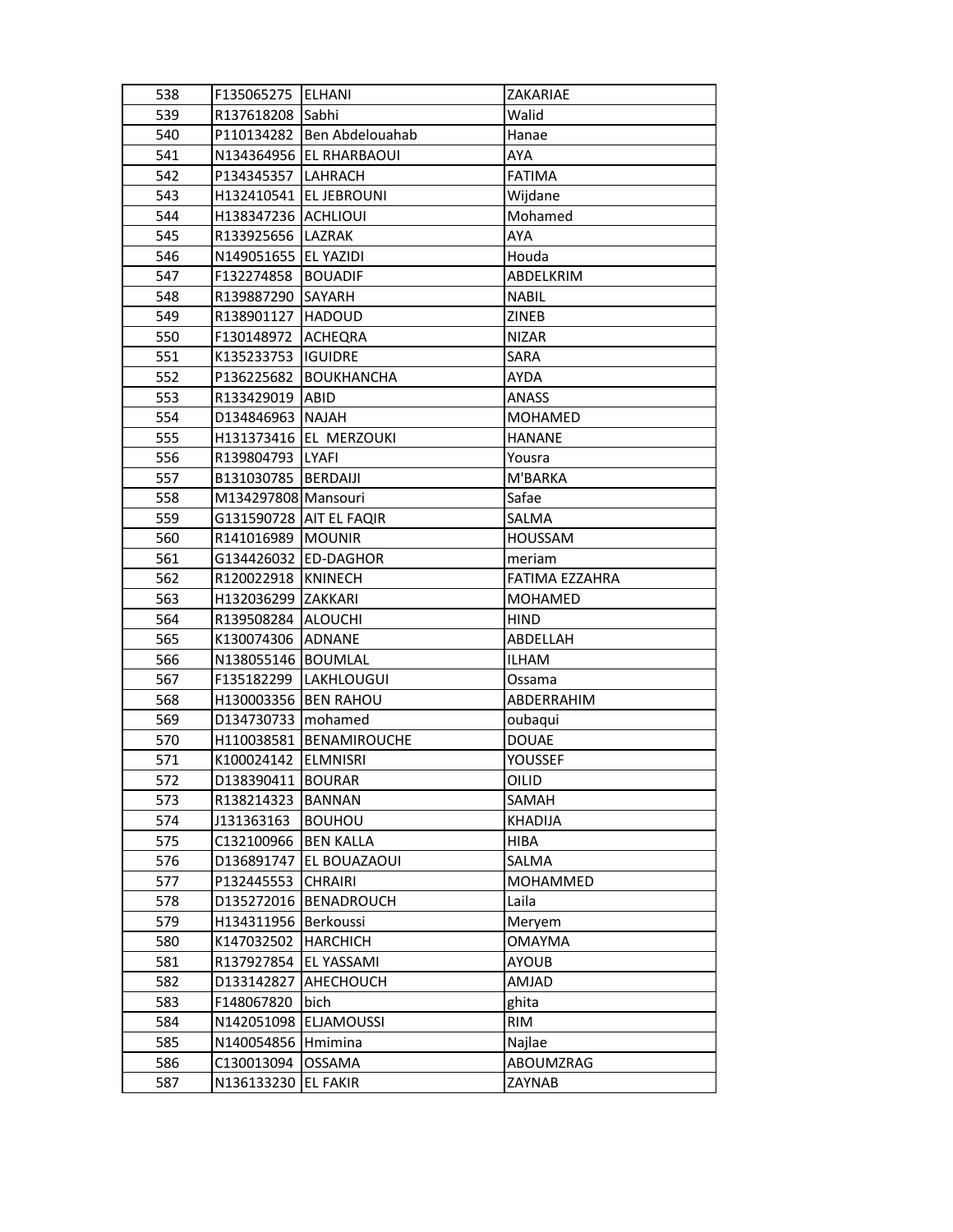| 588 | N141031994  TABIB     |                                | Marwa                  |
|-----|-----------------------|--------------------------------|------------------------|
| 589 |                       | E139200416 ELMOUNTASIR         | <b>MANAL</b>           |
| 590 | K110013459 GHARIB     |                                | FATIMA-EZZAHRA         |
| 591 | P110133388 Barday     |                                | Soulaimane             |
| 592 |                       | G135249213  EDDERQAOUI         | FATIMA-EZZAHRA         |
| 593 | G134019428   LAAMRI   |                                | <b>FATIMA</b>          |
| 594 | D147061380 SAI        |                                | <b>OUMAYMA</b>         |
| 595 | R133866142 LASMAR     |                                | Hibatallah             |
| 596 | M130100633 NEJJARI    |                                | chaymae                |
| 597 |                       | P110134745   EL MESLOUHI       | <b>MANAR</b>           |
| 598 | M138481282 ALLALI     |                                | Mohamed amine          |
| 599 | F132097445 KHALLADI   |                                | <b>MOHAMED YASSINE</b> |
| 600 | P137339567   KAROUAN  |                                | <b>MARYAM</b>          |
| 601 | D138884574 BOUGJOUD   |                                | <b>OUSSAMA</b>         |
| 602 | M131276708 NASSIR     |                                | YASSINE                |
| 603 |                       | F131074490 MOUSSAID EL IDRISSI | AALAA                  |
| 604 | H134084603 CHIKHI     |                                | <b>ETTAYEB</b>         |
| 605 |                       | N148031950 BENNAGHMOUCH        | Zineb                  |
| 606 |                       | H133194134 EL MOKHTARI         | SALAHEDDINE            |
| 607 | P120067081            | <b>IZEM</b>                    | AYA                    |
| 608 | K136264709            | <b>TISSIR</b>                  | <b>DOUHA</b>           |
| 609 | B130001783            | <b>RIAHI</b>                   | YASSINE                |
| 610 | J136302223            | <b>DAOUDI</b>                  | <b>OTMANE</b>          |
| 611 | L136208132            | LAZAR                          | <b>NAOUAR</b>          |
| 612 | D130566753 RABOUA     |                                | <b>MARIEME</b>         |
| 613 | H132377653 HAMMOUTI   |                                | <b>CHAIMAA</b>         |
| 614 | D138051483 BOUTAHAR   |                                | <b>IKRAM</b>           |
| 615 | N133322572 OUDRHIRI   |                                | Mouâad                 |
| 616 | R138638792   RAFAI    |                                | Adnane                 |
| 617 | D139055508  HAFDI     |                                | LAHOUCINE              |
| 618 | M134170100 MAAOU      |                                | LAMYA                  |
| 619 | R133568817            | <b>AIT TARGA</b>               | CHAYMAA                |
| 620 | G131099370 ENNASTY    |                                | <b>HAMZA</b>           |
| 621 | J110033687            | <b>TAIA</b>                    | <b>OTHMANE</b>         |
| 622 | B140003206 Riahi      |                                | ABOUBAKER              |
| 623 | R110025886 OUARDAOUI  |                                | YASSINE                |
| 624 |                       | K136334218   EL HADDAOUI       | LATIFA                 |
| 625 | J137340323            | <b>EL RHANDOURI</b>            | <b>MOSAAB</b>          |
| 626 | G135286237            | <b>SEKKAT</b>                  | SALMA                  |
| 627 | M139150448 BOUDOUCH   |                                | Nassr-Eddine           |
| 628 | D133073909 KASSI      |                                | <b>HAFSA</b>           |
| 629 | G130118890            | <b>TAISSA</b>                  | <b>HOUDA</b>           |
| 630 | M132465478 ABDELAZIZI |                                | <b>OUMAYMA</b>         |
| 631 | G136298522            | ABOU-ELAAZ                     | NOUHAYLA               |
| 632 | H137277841            | <b>BOUHMIDA</b>                | MOHAMMED               |
| 633 | R133745422            | <b>BOUHAMDI</b>                | <b>BADR</b>            |
| 634 | L137168085            | Agoubi                         | Zineb                  |
| 635 | P148096338            | <b>IDRISSI</b>                 | SAMIRA                 |
| 636 | D139173178            | AIT OUHMED                     | <b>HAMZA</b>           |
| 637 | \$138383750           | <b>CHERGUI</b>                 | AYMANE                 |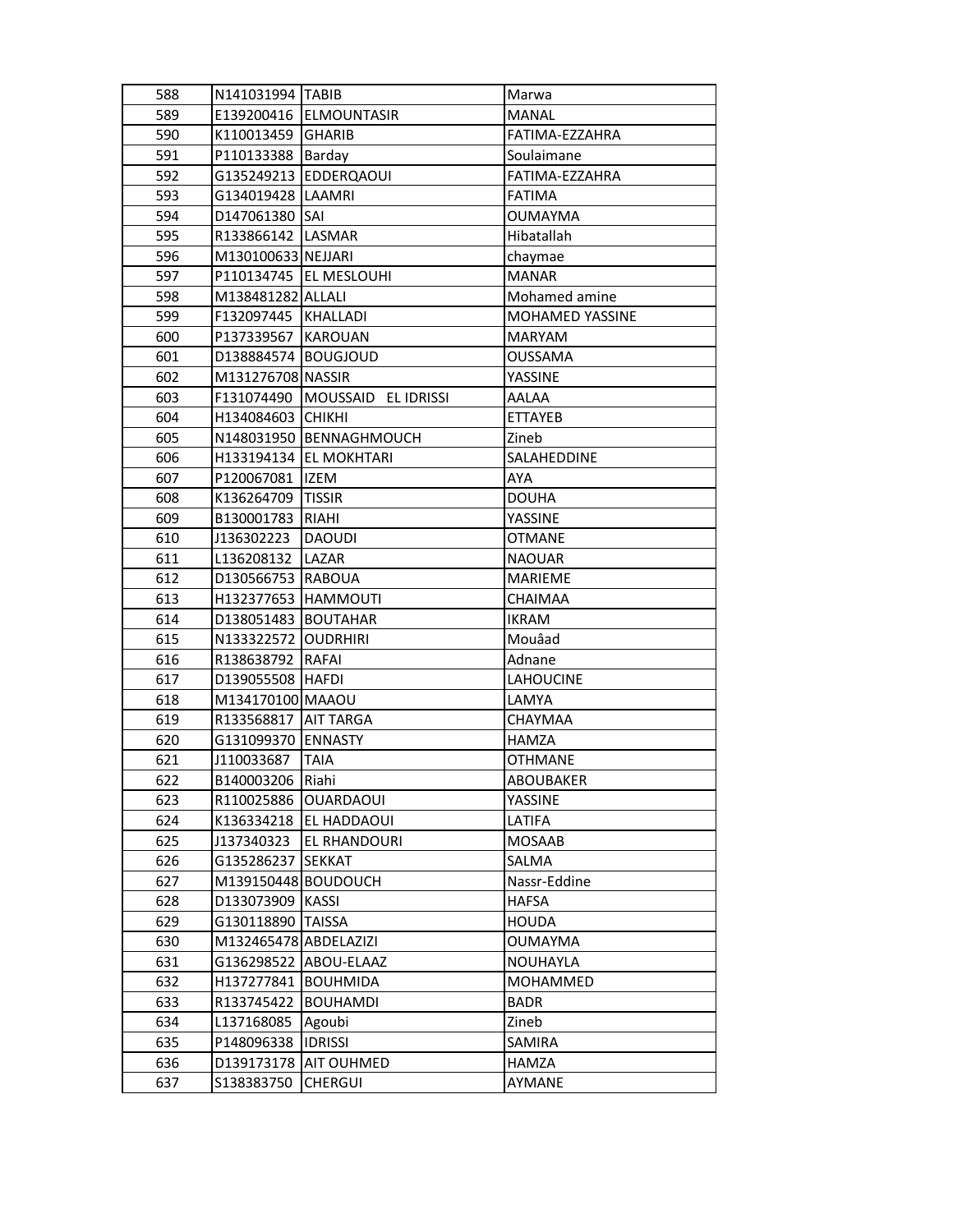| 639<br>L131205658<br><b>OUICHOUA</b><br>FATIMA EZAHRA<br>640<br>P143089425<br><b>ALLAOUI</b><br><b>ACHRAF</b><br>641<br>J130459763<br>essakhi<br>naima<br>642<br><b>MAGHFOR</b><br>J137450187<br><b>NOUHAILA</b><br>643<br>R146083433<br><b>ZITOUN</b><br>Hamza<br>644<br>R139444316 EL ARFAOUI<br>Ghita<br>645<br>G136124478   EL HASNAOUI<br>ABDELHAKIM<br>646<br>M131502489 gaidi<br>Nadia<br>N133340629 ESSBAI<br>647<br><b>BOUCHRA</b><br>648<br>N131347360 KADIRI<br><b>ILYAS</b><br>649<br>M139422052 Kassmi<br>Abdelwadoud<br>650<br>H141040354 SLAOUI<br><b>IMANE</b><br>651<br>M120080380 BIBORCHI<br>SARA<br>652<br>N136308214 BOUNA<br><b>AYA</b><br>B130009514 ECHARAKI<br>653<br><b>KAOUTAR</b><br>654<br>L139286067<br><b>OUTFAROUIN</b><br><b>AYA</b><br>655<br>D134285085 ARBAOUI<br><b>MALIKA</b><br>656<br>R130698633 ABDOUNI<br><b>IBTISSAM</b><br>H137148272 MBAREK | 638 | J136363155 | <b>BASLIH</b> | ANAS       |
|------------------------------------------------------------------------------------------------------------------------------------------------------------------------------------------------------------------------------------------------------------------------------------------------------------------------------------------------------------------------------------------------------------------------------------------------------------------------------------------------------------------------------------------------------------------------------------------------------------------------------------------------------------------------------------------------------------------------------------------------------------------------------------------------------------------------------------------------------------------------------------------|-----|------------|---------------|------------|
|                                                                                                                                                                                                                                                                                                                                                                                                                                                                                                                                                                                                                                                                                                                                                                                                                                                                                          |     |            |               |            |
|                                                                                                                                                                                                                                                                                                                                                                                                                                                                                                                                                                                                                                                                                                                                                                                                                                                                                          |     |            |               |            |
|                                                                                                                                                                                                                                                                                                                                                                                                                                                                                                                                                                                                                                                                                                                                                                                                                                                                                          |     |            |               |            |
|                                                                                                                                                                                                                                                                                                                                                                                                                                                                                                                                                                                                                                                                                                                                                                                                                                                                                          |     |            |               |            |
|                                                                                                                                                                                                                                                                                                                                                                                                                                                                                                                                                                                                                                                                                                                                                                                                                                                                                          |     |            |               |            |
|                                                                                                                                                                                                                                                                                                                                                                                                                                                                                                                                                                                                                                                                                                                                                                                                                                                                                          |     |            |               |            |
|                                                                                                                                                                                                                                                                                                                                                                                                                                                                                                                                                                                                                                                                                                                                                                                                                                                                                          |     |            |               |            |
|                                                                                                                                                                                                                                                                                                                                                                                                                                                                                                                                                                                                                                                                                                                                                                                                                                                                                          |     |            |               |            |
|                                                                                                                                                                                                                                                                                                                                                                                                                                                                                                                                                                                                                                                                                                                                                                                                                                                                                          |     |            |               |            |
|                                                                                                                                                                                                                                                                                                                                                                                                                                                                                                                                                                                                                                                                                                                                                                                                                                                                                          |     |            |               |            |
|                                                                                                                                                                                                                                                                                                                                                                                                                                                                                                                                                                                                                                                                                                                                                                                                                                                                                          |     |            |               |            |
|                                                                                                                                                                                                                                                                                                                                                                                                                                                                                                                                                                                                                                                                                                                                                                                                                                                                                          |     |            |               |            |
|                                                                                                                                                                                                                                                                                                                                                                                                                                                                                                                                                                                                                                                                                                                                                                                                                                                                                          |     |            |               |            |
|                                                                                                                                                                                                                                                                                                                                                                                                                                                                                                                                                                                                                                                                                                                                                                                                                                                                                          |     |            |               |            |
|                                                                                                                                                                                                                                                                                                                                                                                                                                                                                                                                                                                                                                                                                                                                                                                                                                                                                          |     |            |               |            |
|                                                                                                                                                                                                                                                                                                                                                                                                                                                                                                                                                                                                                                                                                                                                                                                                                                                                                          |     |            |               |            |
|                                                                                                                                                                                                                                                                                                                                                                                                                                                                                                                                                                                                                                                                                                                                                                                                                                                                                          |     |            |               |            |
|                                                                                                                                                                                                                                                                                                                                                                                                                                                                                                                                                                                                                                                                                                                                                                                                                                                                                          |     |            |               |            |
|                                                                                                                                                                                                                                                                                                                                                                                                                                                                                                                                                                                                                                                                                                                                                                                                                                                                                          | 657 |            |               | ALAEEDDINE |
| 658<br>J132388737<br><b>KOUISSY</b><br>LOUBNA                                                                                                                                                                                                                                                                                                                                                                                                                                                                                                                                                                                                                                                                                                                                                                                                                                            |     |            |               |            |
| 659<br>M130079203 aalla<br>sana                                                                                                                                                                                                                                                                                                                                                                                                                                                                                                                                                                                                                                                                                                                                                                                                                                                          |     |            |               |            |
| 660<br>C132064951 SOUKRASSOU<br>AYMANE                                                                                                                                                                                                                                                                                                                                                                                                                                                                                                                                                                                                                                                                                                                                                                                                                                                   |     |            |               |            |
| 661<br>H149021386   MAKOUAR<br>AMAL                                                                                                                                                                                                                                                                                                                                                                                                                                                                                                                                                                                                                                                                                                                                                                                                                                                      |     |            |               |            |
| 662<br>M136498365 TERRAS<br><b>YOUSSEF</b>                                                                                                                                                                                                                                                                                                                                                                                                                                                                                                                                                                                                                                                                                                                                                                                                                                               |     |            |               |            |
| 663<br>P138371618   El haddadi<br>Oussama                                                                                                                                                                                                                                                                                                                                                                                                                                                                                                                                                                                                                                                                                                                                                                                                                                                |     |            |               |            |
| 664<br>K130061215   LOUGHRIBI<br>SALMA                                                                                                                                                                                                                                                                                                                                                                                                                                                                                                                                                                                                                                                                                                                                                                                                                                                   |     |            |               |            |
| 665<br>G137554973   AIT-ELHADDAR<br>YASSINE                                                                                                                                                                                                                                                                                                                                                                                                                                                                                                                                                                                                                                                                                                                                                                                                                                              |     |            |               |            |
| 666<br>N139150860 EL MAHI<br>EL MAHDI                                                                                                                                                                                                                                                                                                                                                                                                                                                                                                                                                                                                                                                                                                                                                                                                                                                    |     |            |               |            |
| 667<br>Bouallame<br>Ghizlane<br>J135328572                                                                                                                                                                                                                                                                                                                                                                                                                                                                                                                                                                                                                                                                                                                                                                                                                                               |     |            |               |            |
| 668<br>D132901037 MAO<br><b>OUMAIMA</b>                                                                                                                                                                                                                                                                                                                                                                                                                                                                                                                                                                                                                                                                                                                                                                                                                                                  |     |            |               |            |
| 669<br>N133331736   HSASSA<br><b>BTISAM</b>                                                                                                                                                                                                                                                                                                                                                                                                                                                                                                                                                                                                                                                                                                                                                                                                                                              |     |            |               |            |
| 670<br>H110022117 KEBDANI<br>MOHAMMED                                                                                                                                                                                                                                                                                                                                                                                                                                                                                                                                                                                                                                                                                                                                                                                                                                                    |     |            |               |            |
| 671<br>H130372341 Zaimi<br>Asmae                                                                                                                                                                                                                                                                                                                                                                                                                                                                                                                                                                                                                                                                                                                                                                                                                                                         |     |            |               |            |
| H134357792 EL MAJDOUB<br>672<br><b>WAFAE</b>                                                                                                                                                                                                                                                                                                                                                                                                                                                                                                                                                                                                                                                                                                                                                                                                                                             |     |            |               |            |
| 673<br>P138480659 ETTALIBI<br>SAFAE                                                                                                                                                                                                                                                                                                                                                                                                                                                                                                                                                                                                                                                                                                                                                                                                                                                      |     |            |               |            |
| 674<br>BAKALLA<br>FATIMA ZAHRA<br>J136367599                                                                                                                                                                                                                                                                                                                                                                                                                                                                                                                                                                                                                                                                                                                                                                                                                                             |     |            |               |            |
| 675<br>H142046702   HARCHA<br><b>BADR-EDDINE</b>                                                                                                                                                                                                                                                                                                                                                                                                                                                                                                                                                                                                                                                                                                                                                                                                                                         |     |            |               |            |
| 676<br>G135499719   ED-DHAIFI<br>Abir                                                                                                                                                                                                                                                                                                                                                                                                                                                                                                                                                                                                                                                                                                                                                                                                                                                    |     |            |               |            |
| 677<br>P146036138<br><b>EL MESRAR</b><br><b>CHAIMAE</b>                                                                                                                                                                                                                                                                                                                                                                                                                                                                                                                                                                                                                                                                                                                                                                                                                                  |     |            |               |            |
| 678<br>S141052420<br>INEZLI<br>Aymane                                                                                                                                                                                                                                                                                                                                                                                                                                                                                                                                                                                                                                                                                                                                                                                                                                                    |     |            |               |            |
| 679<br><b>NOUHAILA</b><br>K137507257<br>RAGHIBI                                                                                                                                                                                                                                                                                                                                                                                                                                                                                                                                                                                                                                                                                                                                                                                                                                          |     |            |               |            |
| 680<br>F134074021<br>ASSIA<br><b>TAMER</b>                                                                                                                                                                                                                                                                                                                                                                                                                                                                                                                                                                                                                                                                                                                                                                                                                                               |     |            |               |            |
| 681<br><b>SOUKAINA</b><br>R137503437<br><b>BOULLI</b>                                                                                                                                                                                                                                                                                                                                                                                                                                                                                                                                                                                                                                                                                                                                                                                                                                    |     |            |               |            |
| 682<br>C134065531<br><b>SLIMANI</b><br>FATIMA-ZAHRA                                                                                                                                                                                                                                                                                                                                                                                                                                                                                                                                                                                                                                                                                                                                                                                                                                      |     |            |               |            |
| 683<br>J142014704<br>KHALIL<br><b>OUMAIMA</b>                                                                                                                                                                                                                                                                                                                                                                                                                                                                                                                                                                                                                                                                                                                                                                                                                                            |     |            |               |            |
| ABDERRAHMANE<br>684<br>L138042487<br>LAASSOULI                                                                                                                                                                                                                                                                                                                                                                                                                                                                                                                                                                                                                                                                                                                                                                                                                                           |     |            |               |            |
| 685<br>R136694414<br><b>CHAKLI</b><br>RIM                                                                                                                                                                                                                                                                                                                                                                                                                                                                                                                                                                                                                                                                                                                                                                                                                                                |     |            |               |            |
| 686<br><b>CHAHID</b><br><b>OUMAMA</b><br>P132416596                                                                                                                                                                                                                                                                                                                                                                                                                                                                                                                                                                                                                                                                                                                                                                                                                                      |     |            |               |            |
| D135390415<br><b>AIT OUMGHAR</b><br>687<br>SALIMA                                                                                                                                                                                                                                                                                                                                                                                                                                                                                                                                                                                                                                                                                                                                                                                                                                        |     |            |               |            |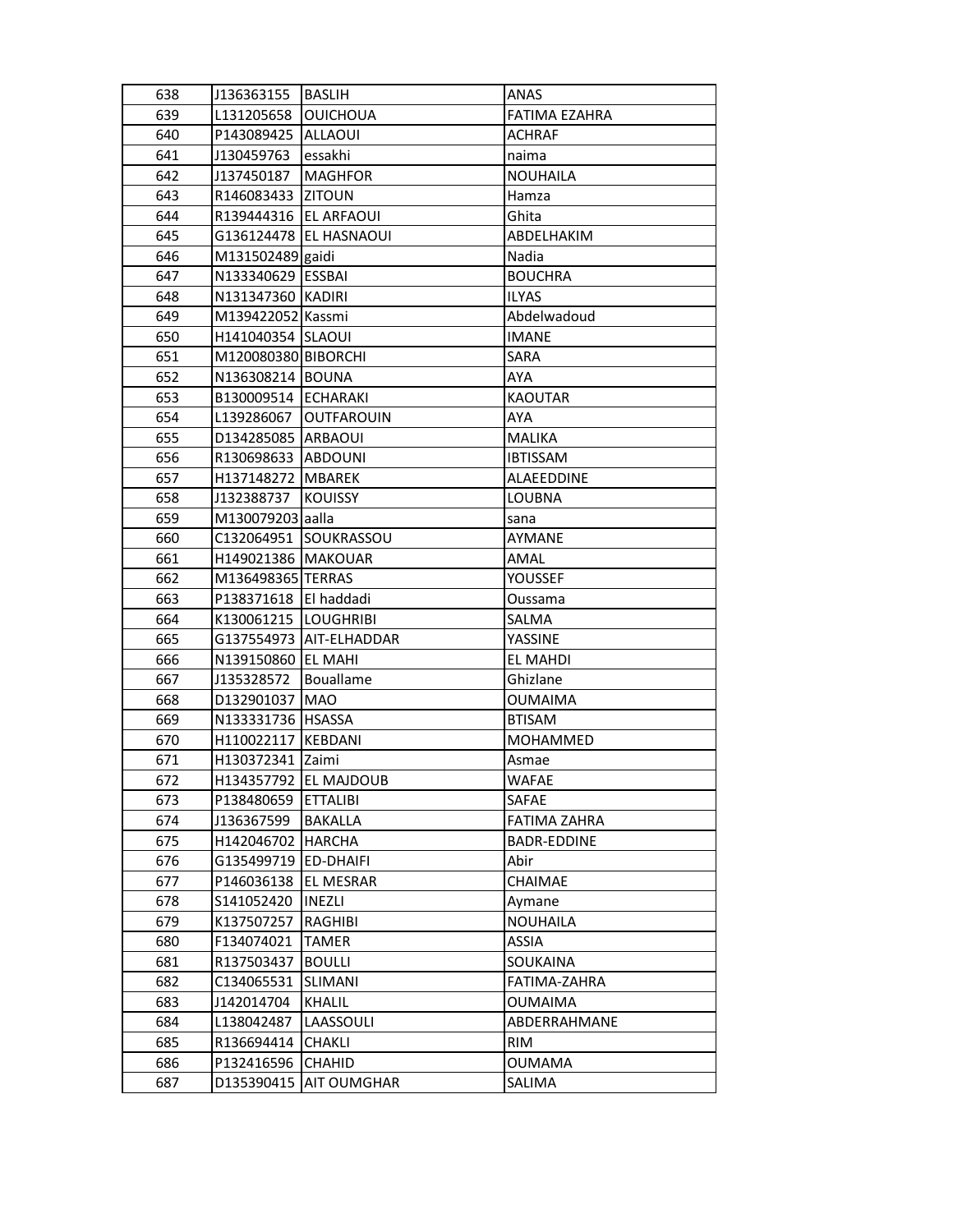| 688 | N131373412 AOUAD        |                        | SOUHAIL              |
|-----|-------------------------|------------------------|----------------------|
| 689 | R139430069 EZZOUHRI     |                        | <b>MARWA</b>         |
| 690 | S137083299              | BOUGHRARA              | <b>NOURA</b>         |
| 691 | H130016839 FATHI        |                        | <b>HAJAR</b>         |
| 692 | G133792547   EL BARAGHI |                        | <b>OUSSAMA</b>       |
| 693 | H110042243 ZIAT         |                        | <b>IMAN</b>          |
| 694 | G139649655  HAMID       |                        | SALMA                |
| 695 | M144073253 hamani       |                        | omaima               |
| 696 | F133285230              | <b>ELMOUDNI</b>        | <b>HAFSSA</b>        |
| 697 | S131309497              | DAOUI                  | SALIMA               |
| 698 | G138533246   YAYCH      |                        | <b>NOUHAD</b>        |
| 699 | N138084762   FEDDOUI    |                        | ADAM                 |
| 700 | H134386051   HASSANI    |                        | <b>AICHA</b>         |
| 701 | L137207859 AGOUMI       |                        | MOHAMMED AMINE       |
| 702 | F130123912 RIMA         |                        | SALMA                |
| 703 | D133722644 AMMAR        |                        | <b>MOUHA</b>         |
| 704 | H120012671   TAYBI      |                        | <b>IKRAM</b>         |
| 705 | M133147110 OUMALK       |                        | <b>KAWTAR</b>        |
| 706 | R135469392 bellaoui     |                        | <b>HASSNAE</b>       |
| 707 | J141022844              | <b>IDBAIROUK</b>       | <b>IMANE</b>         |
| 708 | D134665842 CHBANI       |                        | <b>OTHMAN</b>        |
| 709 | H135406337              | <b>CHAREF</b>          | <b>FATIMA ZAHRA</b>  |
| 710 | K133425577              | <b>SALIHI</b>          | SALMA                |
| 711 | R133260094   ELALAMI    |                        | Maryam               |
| 712 | R130143728   DOUISSI    |                        | <b>MOHCIN</b>        |
| 713 | D140009893   FOUAD      |                        | <b>IMANE</b>         |
| 714 | M130125659 ANTAR        |                        | <b>MOHAMED</b>       |
| 715 | G131338879   EL HAKIOUI |                        | <b>IMANE</b>         |
| 716 | L137343173              | lalami                 | saliha               |
| 717 | J130018269              | <b>ZOUGUAGH</b>        | <b>FATIMA ZAHRAE</b> |
| 718 | R147021158              | <b>MAJLOUBI</b>        | Hanane               |
| 719 | J110067339              | <b>BALK</b>            | <b>AHMED</b>         |
| 720 | E145110824   ES-SEBBAR  |                        | <b>KARAM</b>         |
| 721 | D133914180 AZEROUAL     |                        | <b>YOUNES</b>        |
| 722 |                         | B132077430 EL-MEZGOURI | MOHAMED              |
| 723 | R139810352 FAIK         |                        | Adam                 |
| 724 | J130244352              | ABZA                   | <b>AMINE</b>         |
| 725 | E143092330              | <b>CHOUKRI</b>         | GHALI                |
| 726 | M136329769 SEMRHOULI    |                        | CHAYMAE              |
| 727 | N134287298   DRIGHIL    |                        | <b>OUISSAL</b>       |
| 728 | R110171305              | <b>FAOUZI</b>          | Nada                 |
| 729 | D130042230              | EL HILALI              | <b>MAJDA</b>         |
| 730 | S133148411              | <b>LAKHAL</b>          | <b>FATIMA ZAHRA</b>  |
| 731 | M144069822 MEKKAOUI     |                        | MAHA                 |
| 732 | N131347799 KIBA         |                        | Hind                 |
| 733 | E138253144              | <b>OUHBI</b>           | AYOUB                |
| 734 | R143081912              | <b>CHKAR</b>           | OUSSAMA              |
| 735 | J110064065              | KASSOU-OUALI           | Fatima-Azzahra       |
| 736 | E130243313              | NOUAMANE               | YOUSSEF              |
| 737 | B133076623              | <b>ELIDRISSI</b>       | LAMYAE               |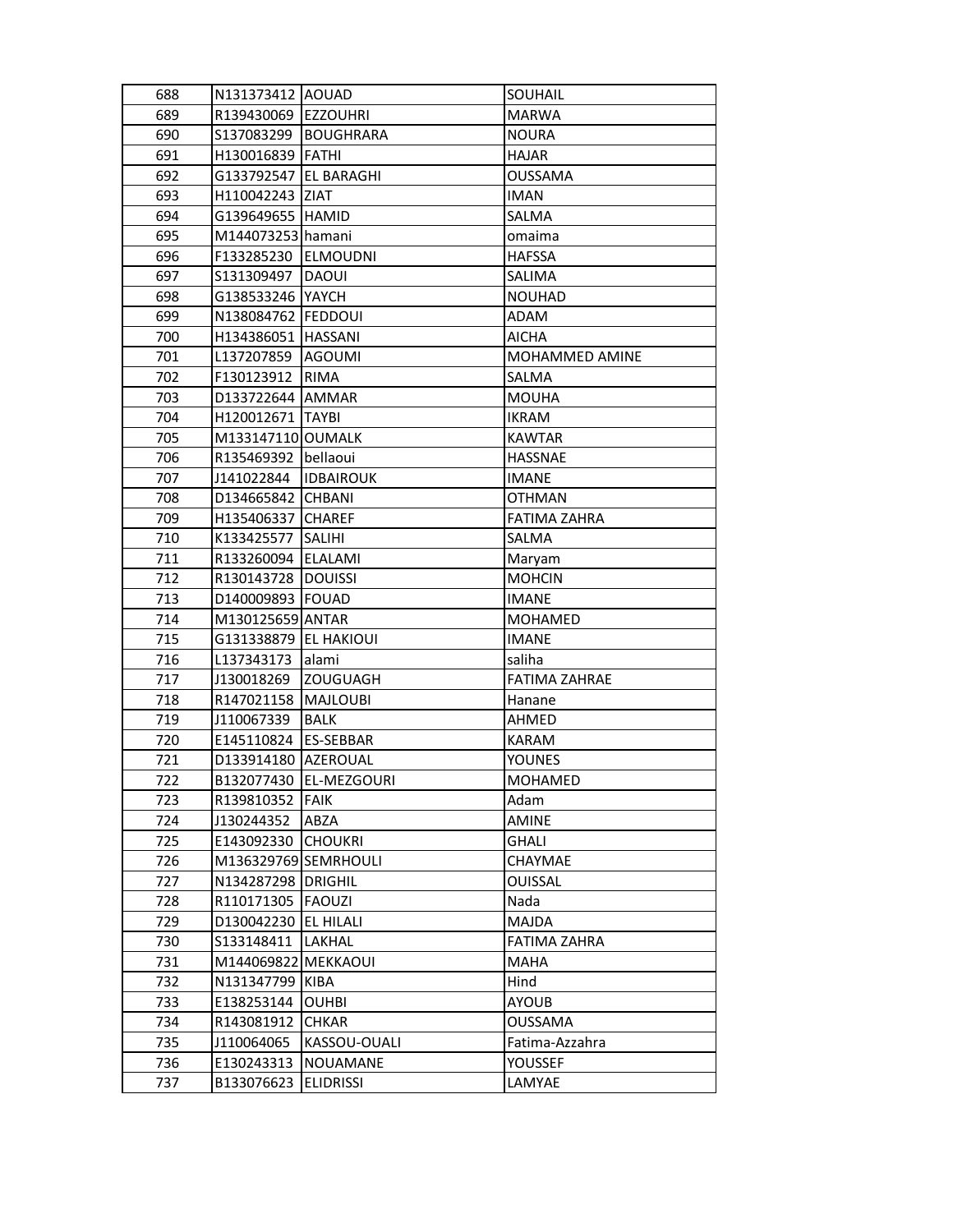| 738<br>739 | E139144236 GUINGA<br>L140064603 | <b>LAHDADI</b>            | ALY<br><b>WALID</b> |
|------------|---------------------------------|---------------------------|---------------------|
| 740        | E131207372                      | <b>ARRADI</b>             | <b>WIAM</b>         |
| 741        |                                 | <b>TBAL</b>               | Rabab               |
|            | B136026947                      |                           |                     |
| 742        | P120008917                      | <b>SABBAN</b>             | <b>HAITAM</b>       |
| 743        | M138372318 DIDOUH               |                           | AYMEN               |
| 744        | P138480718                      | <b>OUAHABI AL HASSANI</b> | <b>Mohamed Saad</b> |
| 745        |                                 | M132169153 EL MOATAMID    | <b>HAJAR</b>        |
| 746        | E133236111                      | <b>EL HALAOUI</b>         | <b>AYOUB</b>        |
| 747        | N132293016                      | <b>KHOULANI</b>           | <b>NADA</b>         |
| 748        | R135559414                      | <b>BAT</b>                | <b>HAMZA</b>        |
| 749        | J134468140                      | Ben Saghir                | ZINEB               |
| 750        | K130031638                      | <b>KASSATI</b>            | MERYEM              |
| 751        | H131179694 AHARCHAW             |                           | <b>IMANE</b>        |
| 752        | G147038968   MAHJOUBI           |                           | <b>ACHRAF</b>       |
| 753        | P146033315                      | <b>CHEBLI</b>             | AYA                 |
| 754        | J133352481                      | <b>IBRAHIMI</b>           | HAMID               |
| 755        | F136255604                      | <b>KARRA</b>              | <b>AMINE</b>        |
| 756        | R139788900                      | <b>NOAM</b>               | <b>SAFAA</b>        |
| 757        | L136125260                      | <b>AKASTOUM</b>           | YASINE              |
| 758        | J110013784                      | <b>BENCHERKI</b>          | YASMINE             |
| 759        | P132054424                      | <b>EL YOUNOUSSI</b>       | SAFAE               |
| 760        | H131067246 Yahyioui             |                           | Doha                |
| 761        | M130064047 Ait Rahou            |                           | Hanae               |
| 762        | M138254086 ELBOURIMI            |                           | <b>IBTISSAM</b>     |
| 763        | K149036049 ELAISSAOUI           |                           | <b>ILIAS</b>        |
| 764        | C131158523                      | BOULANOUAR                | <b>MUSTAPHA</b>     |
| 765        | H138387845   AMALLAH            |                           | SOUHAYLA            |
| 766        | H138075693                      | Mansour                   | Youssef             |
| 767        | F132286368                      | <b>EL AKKARI</b>          | MERYEM              |
| 768        | R144112113                      | <b>MCHIMECH</b>           | ABDELILAH           |
| 769        | R141014153                      | <b>AMRY</b>               | <b>NAJWA</b>        |
| 770        | H139194765   FADLAOUI           |                           | FARAH               |
| 771        | R130065468 ELHASBIS             |                           | ZAKARIA             |
| 772        | F139125809                      | <b>MALHABI</b>            | HIBA                |
| 773        | N131100989                      | chakboub                  | nouhayla            |
| 774        | J130404931                      | <b>ACHOUAIRI</b>          | ALAA                |
| 775        | G133538291                      | <b>BAHLAOUANE</b>         | KHADIJA             |
| 776        | K130062629                      | EL RHERARI                | <b>ISRAA</b>        |
| 777        | J139530169                      | ZAMROUD                   | RIDA                |
| 778        | \$134395666                     | <b>ESSEBANI</b>           | <b>SAFAE</b>        |
| 779        | H134071572                      | <b>HALHOUL</b>            | GHADA               |
| 780        | N132373869                      | BOULGHOUDAN               | HIBATALLAH          |
| 781        | E140198858                      | EL-OTMANI                 | ABDERRAHIM          |
| 782        | M131168925 EL-BOUKILI           |                           | SOMIA               |
| 783        | M134131919 LAHLOU               |                           | ANAS                |
| 784        | A135023430                      | OUASSOU                   | SAAID               |
| 785        | G139311891                      | <b>EL GARNI</b>           | <b>NASSIMA</b>      |
| 786        | R149078977                      | EL MEHDAOUI               | <b>OTHMANE</b>      |
| 787        | R131779083                      | <b>KHALID</b>             | MOHAMED ATTAHER     |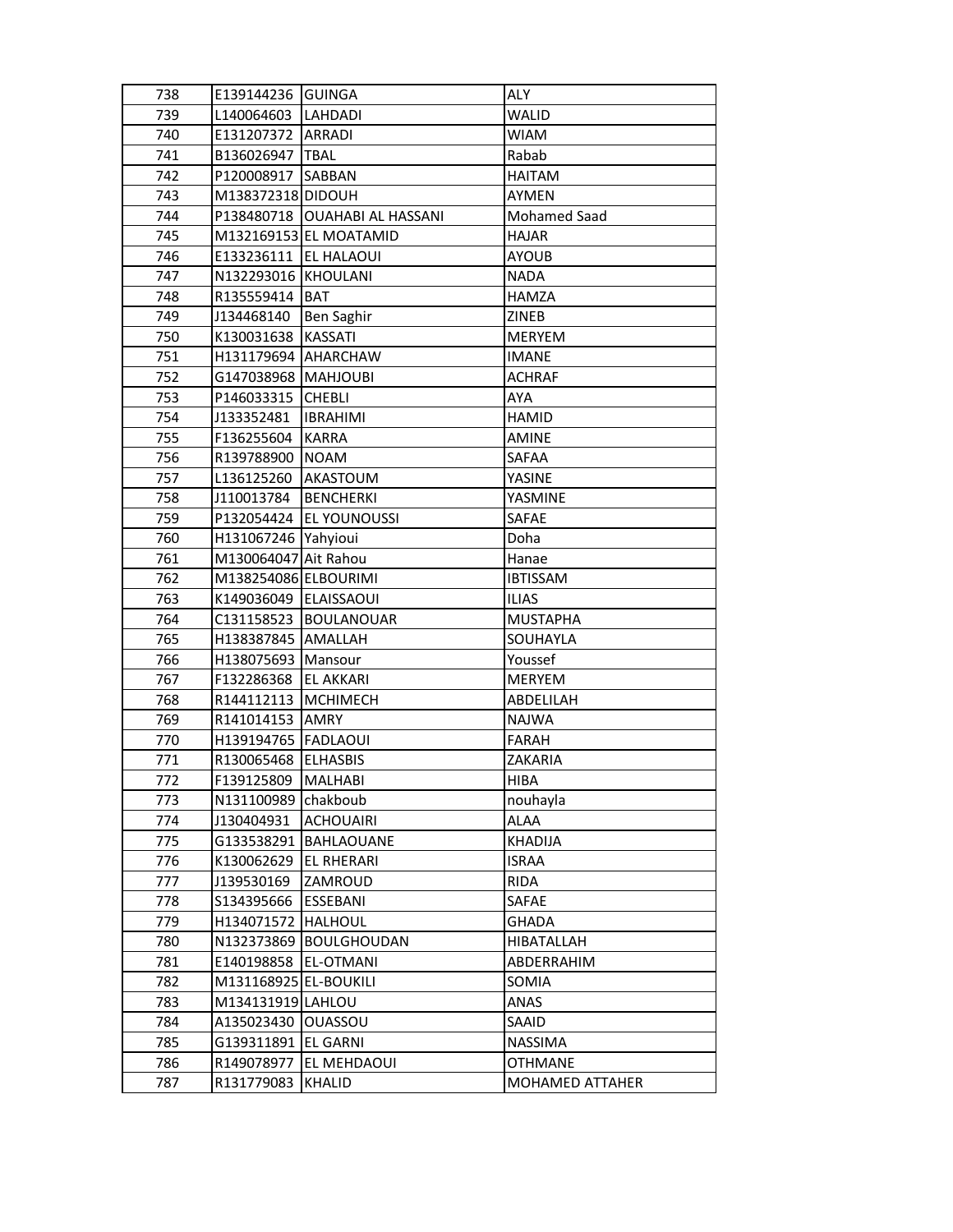| 788 | J130274516  LAHBOUB    |                          | MOHAMMED SOUFIANE   |
|-----|------------------------|--------------------------|---------------------|
| 789 | M132468735 EL MATLINI  |                          | ABDESSAMAD          |
| 790 | P120037938 Dahia       |                          | SOUKAINA            |
| 791 | J100021063             | <b>IDRISSI</b>           | YASSINE             |
| 792 |                        | N120007433 KBIRI ALAOUI  | SALWA               |
| 793 | G133105938  AJJA       |                          | <b>ANASS</b>        |
| 794 |                        | H130131133 SERHROUCHNI   | <b>MOURAD</b>       |
| 795 | H146067059 CHAFAI      |                          | YASSIR              |
| 796 | D130022107 IIRBAH      |                          | SAIDA               |
| 797 | S138137128             | <b>EL HASSNAOUI</b>      | AYMANE              |
| 798 | K134088553             | <b>NADIF</b>             | ASMAE               |
| 799 | K132431580 ELJIDI      |                          | Mohammed Reda       |
| 800 | C130053903  AGHERAI    |                          | YASSIN              |
| 801 | D133091302 BELGOURCH   |                          | ZAKARIA             |
| 802 | H110027355   EL HARTI  |                          | <b>OUMAIMA</b>      |
| 803 | K132211298 ELAZIZ      |                          | <b>BADR-EDDINE</b>  |
| 804 | Z207500015             | <b>ER-RIDA</b>           | <b>RAFIK</b>        |
| 805 | Y135010333  TANAN      |                          | SOUKAYNA            |
| 806 | S133412082             | <b>EI-AMARTY</b>         | <b>HATIM</b>        |
| 807 |                        | N139322864 ECH-CHARYFY   | <b>RIHAB</b>        |
| 808 | H145023412 AHALLAL     |                          | <b>OTMANE</b>       |
| 809 | J132251422             | <b>GHALEM</b>            | FATIMA-ZAHRA        |
| 810 | R144029529             | <b>KABAR</b>             | ERROMAISSAA         |
| 811 | G136272859 BOUAZIZ     |                          | <b>FATIMA ZAHRA</b> |
| 812 | N149009769 RHADDI      |                          | Salma               |
| 813 | K136299315             | JEL YOUNANI              | <b>MOHAMED</b>      |
| 814 | J138507031             | <b>MARBOUH</b>           | <b>MUSTAPHA</b>     |
| 815 | R130306422             | <b>ZOUINI</b>            | AYMAN               |
| 816 |                        | H139225773   EL BAGHDADI | <b>KAOUTAR</b>      |
| 817 | K145035872             | <b>KHOUBJI</b>           | MAHMOUD             |
| 818 | S136219754             | <b>EL-BOUHSSAINI</b>     | <b>IMANE</b>        |
| 819 | R130111343             | <b>EL AGAL</b>           | <b>SALMA</b>        |
| 820 | E100124797 SALMI       |                          | <b>ISSAM</b>        |
| 821 | R136612728   EL HAIMER |                          | AYA                 |
| 822 | G133549939 AHDICH      |                          | KARIMA              |
| 823 | J110034667             | <b>NAFFAA</b>            | ELMEHDI             |
| 824 | R131536492             | ZAIR                     | ZINEB               |
| 825 | C138077903             | HAYDOUN                  | <b>BRAHIM</b>       |
| 826 | M132219228 SENHOU      |                          | <b>OMAYMA</b>       |
| 827 | G133498767             | <b>CHOUBI</b>            | YASSER              |
| 828 | M130028466 Rejraji     |                          | Imane               |
| 829 | G135618050             | Benkirane                | Salma               |
| 830 | N146042450             | <b>BELHAJ</b>            | ROMAISSAE           |
| 831 | N131320075             | <b>NABAWI</b>            | FATIMA ZOHRA        |
| 832 | F135110472             | <b>BOURRAOUI</b>         | YAHIA               |
| 833 | R135559446             | <b>NAIMI</b>             | <b>HICHAM</b>       |
| 834 | G133289866             | <b>BAHAMDI</b>           | <b>MARYAME</b>      |
| 835 | N136382788             | <b>OUJRIDI</b>           | AMIN                |
| 836 | D140043326             | <b>CHAYNANE</b>          | MOHAMED AMINE       |
| 837 | D147026633             | <b>SOUDARI</b>           | RIAD                |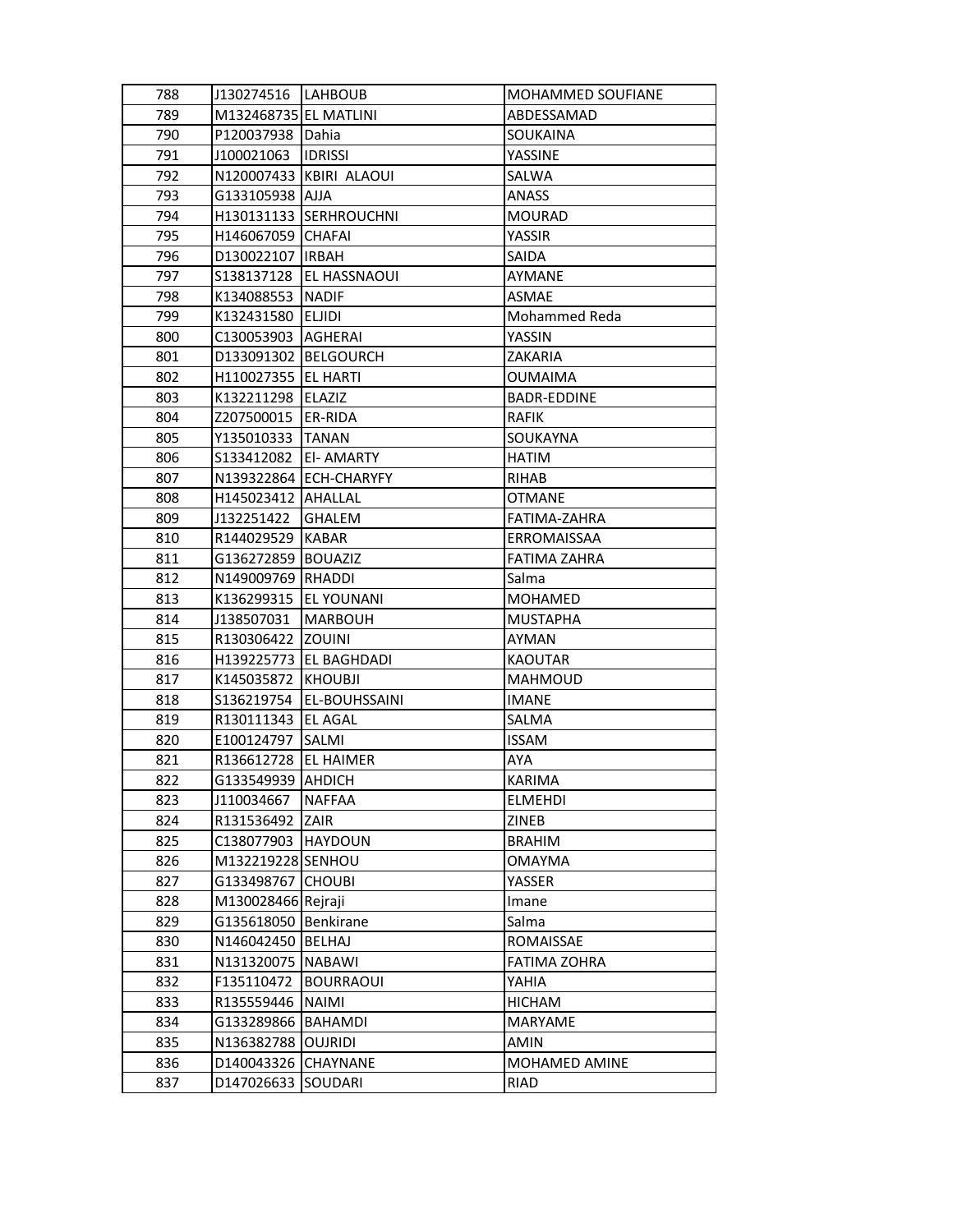| 838 | M136512473 LOUKILI     |                        | SMAIL                |
|-----|------------------------|------------------------|----------------------|
| 839 | H135377015 OUCHAAOU    |                        | <b>MOTYA</b>         |
| 840 | M138267533 ALLOUCHE    |                        | <b>RIME</b>          |
| 841 | D144058443   MARHRAOUI |                        | LAILA                |
| 842 | R145098374 MACHRAOUI   |                        | ZAHIRA               |
| 843 | N149026927   NAMNANI   |                        | <b>ACHRAF</b>        |
| 844 | E146084456   LASFAR    |                        | <b>MOUSSA</b>        |
| 845 | P135530719             | <b>AGHRIDA</b>         | <b>IKRAM</b>         |
| 846 | F131036713             | MOUSSALLI              | ABDESSAMAD           |
| 847 | L120099056             | ouchajaa               | amine                |
| 848 | C130023509             | BOUTEZROUT             | <b>OUSAMA</b>        |
| 849 | H136344230   ARICHI    |                        | FATIMA-ZAHRA         |
| 850 | R144017753 OUCHEHAD    |                        | <b>HOUDA</b>         |
| 851 |                        | N137344854 EL HAMMOUMI | <b>SHEMS</b>         |
| 852 | J138515856             | DHIRI                  | <b>MALAK</b>         |
| 853 | M137238852 TABLI       |                        | LAMYAE               |
| 854 | D135278931 BOULAHCEN   |                        | <b>HASNA</b>         |
| 855 | R134846220   BENMOUIYA |                        | SALMANE              |
| 856 | L132079344             | <b>DALALI</b>          | SOUKAINA             |
| 857 | D133180158   BAKRI     |                        | <b>HAFSA</b>         |
| 858 | N139356482 EL RHEZZAZ  |                        | Imad                 |
| 859 | K137493263             | FERNAOUI               | YOUSSEF              |
| 860 | M130034462 Saidna      |                        | Ayoub                |
| 861 |                        | F130060030 BENDRIOUCH  | SALMA                |
| 862 | D135367880   MOURADI   |                        | SALAH-EDDINE         |
| 863 | P141098493   MOUAFIK   |                        | SARA                 |
| 864 | D140045362 HAISSANE    |                        | <b>MOUAD</b>         |
| 865 | P120060737 EL OUARTI   |                        | Hind                 |
| 866 | M134106576 ANTAR       |                        | <b>MARWAN</b>        |
| 867 | F133125787             | <b>TANJI</b>           | <b>OMAR</b>          |
| 868 | M146011516 BERJADI     |                        | ABDELKARIM           |
| 869 | D137514898 OU-LAMINE   |                        | <b>YOUNES</b>        |
| 870 | F139324387             | <b>SADIK</b>           | <b>IMANE</b>         |
| 871 | G137542791 CHARAFI     |                        | YASMINE              |
| 872 | J147069597             | <b>AIT OUZLIG</b>      | LOBNA                |
| 873 | \$137110243            | <b>EL HAJJARI</b>      | SOUHAILA             |
| 874 | S140009923             | <b>JAOUNI</b>          | HASNA                |
| 875 | N139217232             | ZAKI                   | <b>OUSSAMA</b>       |
| 876 | R135927830             | <b>ATRACHI</b>         | ALI                  |
| 877 | J132493234             | <b>CHEBBI</b>          | Salma                |
| 878 | L139077911             | <b>AOUAJ</b>           | <b>OUSSAMA</b>       |
| 879 | J130046677             | <b>JOUHARI</b>         | KHAOULA              |
| 880 | H110027377             | HAOUZI                 | <b>KHAOULA</b>       |
| 881 | G134601167             | <b>SABER</b>           | <b>IKRAME</b>        |
| 882 | S146023880             | <b>BOUHOUCH</b>        | <b>MOHAMED SGHIR</b> |
| 883 | R139608243             | <b>CHLIH</b>           | <b>ACHRAF</b>        |
| 884 | R132611080             | <b>HOUFAIRI</b>        | <b>MOUAD</b>         |
| 885 | J138534438             | QASSEMI                | <b>SIHAM</b>         |
| 886 | L132148897             | EL GUEZOULY            | ABDESSABOUR          |
| 887 | S135134959             | TAHRI                  | KARIM                |